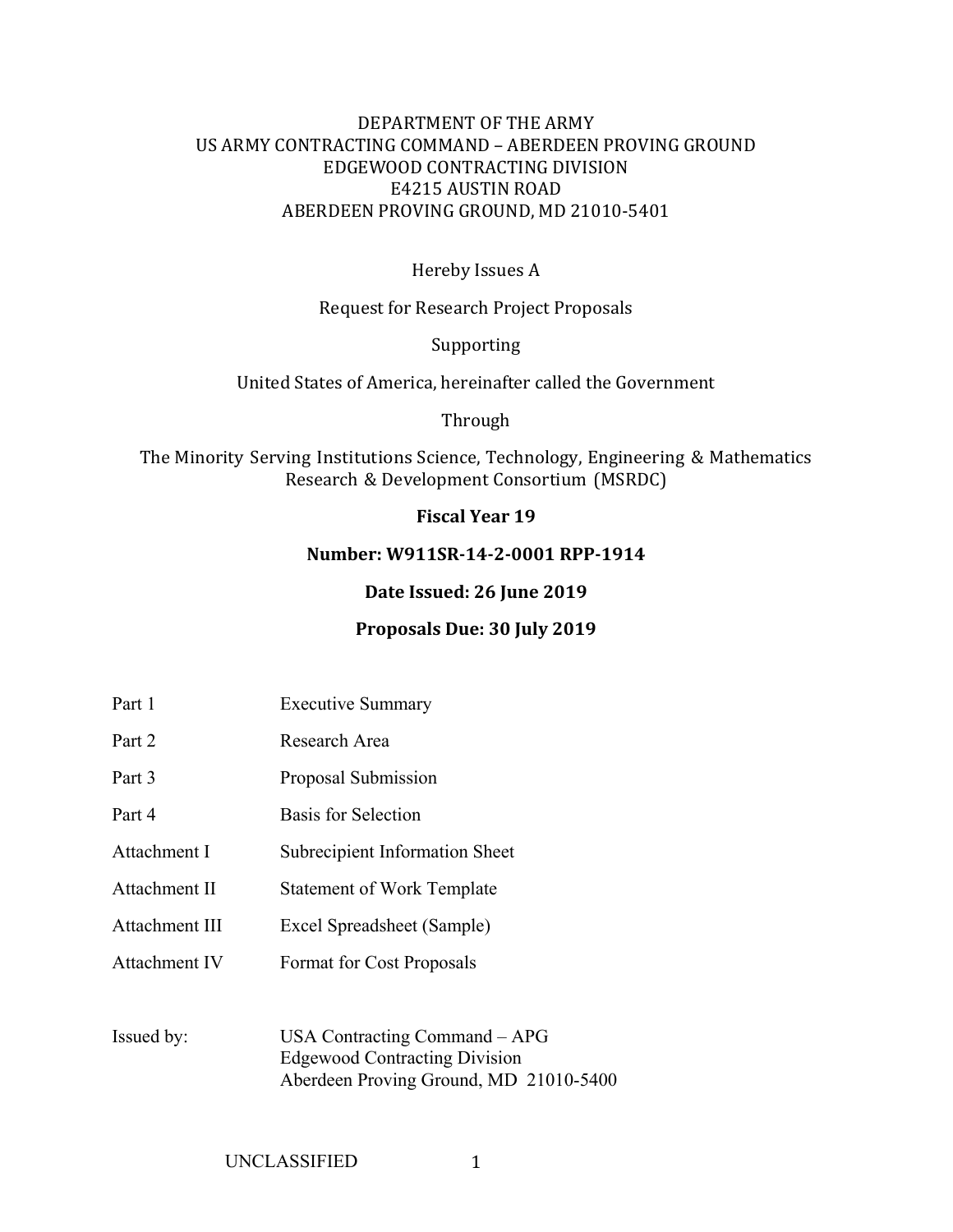### **PART 1: EXECUTIVE SUMMARY**

1.0. Overview: Funds are available to support the Minority Serving Institutions Science, Technology, Engineering, and Mathematics Research & Development Consortium (MSRDC) basic, applied and advanced research program outlined herein. Funding in support of the main STEM thrusts is such that certain proposal types are ideal. An ideal proposal would consist of a single phase of no more than twelve (12) months in duration in which the program objectives would be met. The Government reserves the right to award one, multiple or no awards.

1.0.1 Background: The MSRDC, hereinafter called the Recipient, has been established for the US Army Edgewood Chemical Biological Center (ECBC) to support and implement 10 USC 2362 Research and Education Programs and Activities: historically black colleges and universities and minority serving institutions of higher education, a minority STEM Program for institutions of higher education.

1.1. Funding is available to support the research projects proposals. The Government reserves the right to adjust this distribution in accordance with proposals received. In submitting a proposal, you do so solely at your own risk and are under no circumstances entitled to any reimbursement by the Government for any costs related to preparing, submitting and/or pursuing such proposals. By submitting a proposal, you agree to these terms.

1.2. Each Research Project Proposal will be assigned merit ratings: high merit for feasible, medium merit for feasible after modifications, and low merit for proposals that are not feasible or not relevant to the RFP. Awards will be made from the highest rating to the medium rating until such point as anticipated funds are exhausted. All projects regarded to be medium merit or higher that fell below the funding cutoff line will be placed in an electronic "basket" file for two full years and as customer funding is received, the Government may select the submitted proposal(s) that best match the customer's requirements for possible award. The Government may make no awards if that is in its best interest.

1.3. The Government does not intend to use Contractor Support Personnel (CSP) to assist in the administrative tasks of this Request for Project Proposals (RPP) preparation and the submitted Project Proposal evaluations. If for some reason CSP were used, the CSP would be required to execute a Non-Disclosure Statement provided by the Recipient reflecting the effort they will supply to support this RPP. The Recipient's submission of a proposal under this RPP indicates concurrence with aforementioned CSP practices.

1.4. All proprietary/Limited Rights data shall be clearly identified in the Recipient's Project Proposal as per Article VII of the Cooperative Agreement/Other Transactions Agreement for Research.

1.5. The Recipient shall assure that those members of the Consortium who have executed (signed) the Consortium Member Agreement (CMA) prior to the due date and are in good standing will be eligible to have their submitted proposal evaluated. For information on joining the Consortium, please contact Mr. Michael Hester at michael.hester@msrdconsortium.org.

1.6. Each project proposal must include a Technical Section and Cost Section as described in Part 3. Project proposals shall contain the following: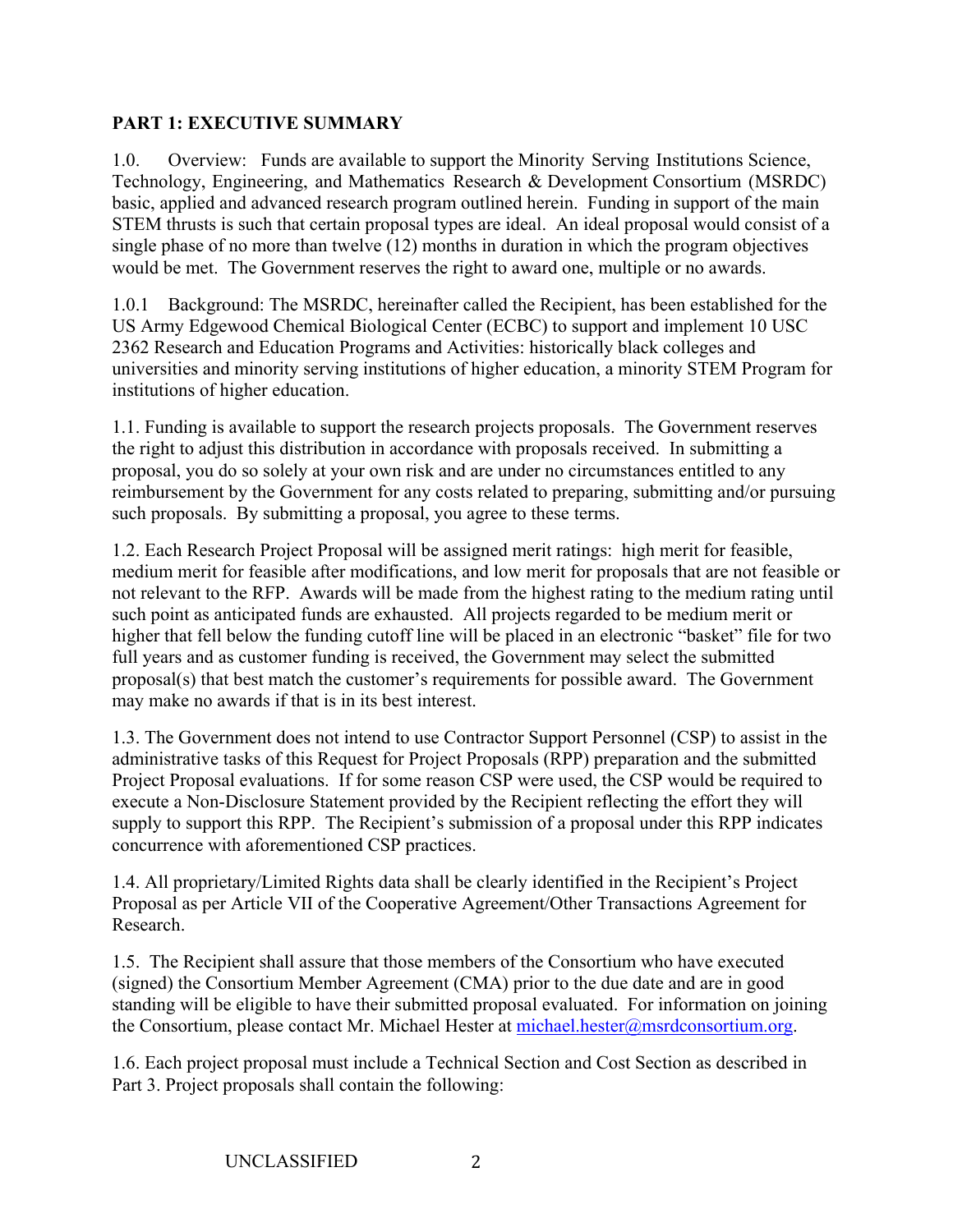1.6.1 Cover page with Attachment 1, Subrecipient Information Sheet

1.6.2 Technical Section with Attachment II, Statement of Work (SOW)

1.6.3 Cost Section with Attachment III, an Excel spread sheet with all formulas intact

1.6.4 Attachment IV, Format for Cost Proposals

1.7. If the offer is based on a collaboration among members, the SOW document shall include a summary section that states the portion of the effort that each member will be conducting and a schedule indicating when each member will participate in the SOW effort.

1.8. The Agreements Officer should receive project proposals by the Proposal Response Date on the first page of this RPP, unless changed in an amendment to this RPP. Proposals received after that date will not be considered for evaluation.

1.9. For proposal submission and costing purposes, the Recipient should plan on a period of performance starting on or about August 19, 2019. To expedite the award process, all cost proposals should remain valid through July 30, 2020. (See 3.1.10 for additional validity requirements).

## **PART 2: RESEARCH AREA**

## 2.1 GOVERNMENT

2.1.1 Summary. This Technology Objectives (TO) describes the objectives of the project and is provided in lieu of a Government written Statement of Work (SOW). This acquisition approach allows the Government the opportunity to assess the Recipient's understanding of the TO by evaluating their approach to the effort. The Recipient using this TO and their unique knowledge, skills and abilities shall provide a detailed proposal, to include the SOW. The proposal shall address the deliverables that are required to meet the program objectives. Each project must also describe how it serves the objectives of 10 USC 2362. Level of Technical Innovation (diversity, risk/reward) will be the overarching factor that will guide a successful project proposal.

2.1.1.1 Technical Details of Project. See Statement of Work.

2.1.2 Proprietary Data/Data Rights Assertions. The proposals shall identify any proprietary information or intellectual property associated with this research area. The proposal should discuss data rights associated with each protected item and possible approaches for the Government to gain Government purpose data rights or unlimited data rights. (See Paragraph 3.2.3 for additional information regarding this requirement)

2.1.3 Teleconferences. Monthly (at a minimum) telephone conferences are recommended to keep all interested parties informed of progress or problems during the course of the transaction.

2.1.4 Programmatic Reviews. The Recipient and subrecipients shall jointly perform a formal technical and programmatic review to be held at ECBC at the end of the transaction. Recipient format is acceptable.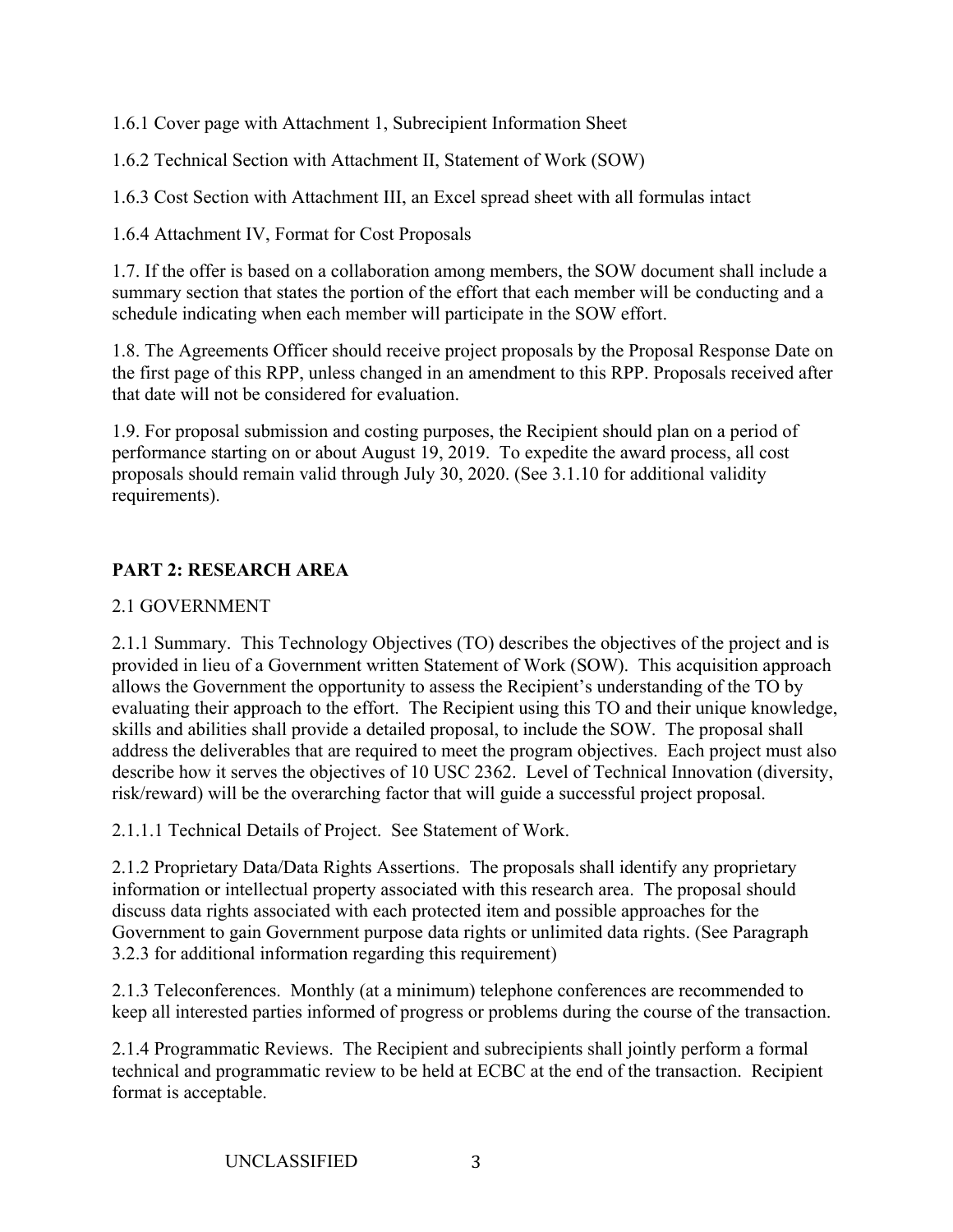2.1.5 Data Items. Deliverables. Summary reports shall be submitted quarterly, and at the end of each year if multiyear. A final report is due at the end of the effort. Concept drawings, if appropriate, shall be submitted as generated. A formal program review shall be held at the end of the effort. Appropriate analyses and documentation of Research shall be included in the final report.

# 2.3. SPECIFIC INSTRUCTIONS FOR RECIPIENT

2.3.1 The Recipient shall describe in sufficient detail, without reference to cost, a complete and accurate description of how they propose to accomplish the goals of this program strictly from a technical standpoint. Include DD Form 1423.

# **PART 3 PROPOSAL SUBMISSIONS**

3.1. General Instructions for Proposal Submissions

3.1.1 The following documents and sections shall be submitted in the project proposals:

3.1.1.1 Cover Sheet with signatures of individual authorized to commit your organization

3.1.1.2 Subrecipient Information Sheet (reference Attachment 1)

3.1.1.3 Technical Section. This section may contain appropriately marked proprietary or otherwise restricted or sensitive material needed to ensure reviewer understanding. This section will not be released outside the Government. Technical proposals are limited to 20 pages.

3.1.1.4 Proposed SOW (reference Attachment II): This section is releasable under a Freedom of Information Act (FOIA) request and therefore should contain nothing proprietary or restricted.

3.1.1.5 Cost Section: Sufficient information shall be provided in supporting documents to allow the Government to evaluate the reasonableness of the proposed cost. In a summary paragraph provide a brief explanation of the effort that will be accomplished for each labor category proposed and a brief explanation of the purpose for the material proposed and justification for equipment to be purchased. Material items should be proposed as Subrecipient Furnished Material (SFM) and that Cost included in the Recipient's Cost segments. (NOTE: Provide the cognizant administrative points of contact such as DCMA or Department of Health and Human Services. The Office of Naval Research is responsible for audits; state whether a recent audit has been performed. This section shall include all applicable elements in accordance with Attachment IV, Format for Cost.

3.1.1.5.1 Provide Payment Schedule for SOW. (Not more frequent than twice monthly.)

3.1.1.5.2 F&A and Overhead (where applicable).

3.1.1.6 Cost Summary Template (Reference Attachment III Excel Spreadsheet)

3.1.1.7 Project Proposals are deemed valid for a period of two years unless otherwise specified by the Recipient. Each Project Proposal shall be clearly marked "Submitted in Response to RPP R&D Effort for Solicitation # *W911SR-14-2-0001 RPP-1914.*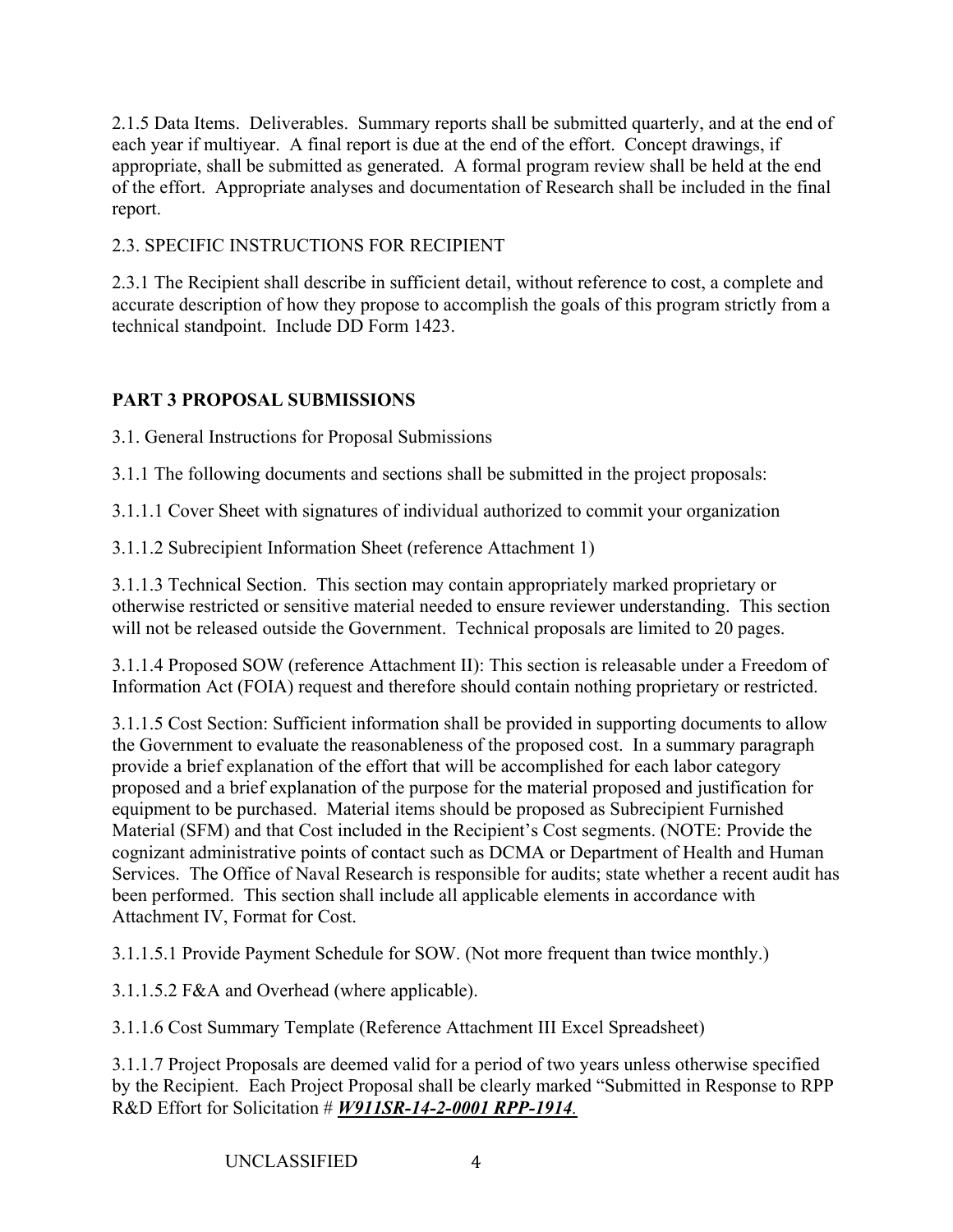#### 3.2. PROPOSAL SUBMISSION REQUIREMENT

3.2. 1. Electronic Submission of Proposal

All proposals shall be submitted in digitized format using direct transmission via electronic mail.

All material must be submitted in Microsoft Office format. Please identify the format in your transmittal. You must scan your electronic submissions with the most up-to-date virus definitions for the antivirus software of your choice. The Government servers will block all messages that are infected with a virus.

DO NOT include executable file(s) as a part of your submission.

Recipient is responsible to follow-up with the Agreements Officer to assure that the electronic proposal submitted has, in fact, been received by the Agreements Officer. This must be done by the date/time set in the solicitation for "receipt of offers."

### 3.3 PROPOSAL PREPARATION:

Follow the proposal preparation instructions as given in this Solicitation.

3.3.1 BASIC INFORMATION: Each proposal must be submitted in its own envelop binder and each segment of the proposal shall be clearly marked with the solicitation number, research area, and Recipient's name. The proposal cover page shall include the following:

- a. Name and address of Consortium
- b. Title of proposal (objective area)
- c. Duration of the proposed effort
- d. Roll-up of funding

e. Names and telephone numbers of technical and business personnel who may be connected for clarification and/or authorized to negotiate.

f. Date of submission and signature(s) of official(s) authorized to obligate the Recipient contractually.

3.3.2. If proprietary rights are involved, then the Recipient shall provide their position as follows:

| Technical Data    |                       |                        | Name of Person      |
|-------------------|-----------------------|------------------------|---------------------|
| To be Furnished   | Basis for             | <b>Asserted Rights</b> | Asserting           |
| With Restrictions | Assertion             | Category               | <b>Restrictions</b> |
|                   | $\lrcorner\text{IST}$ |                        |                     |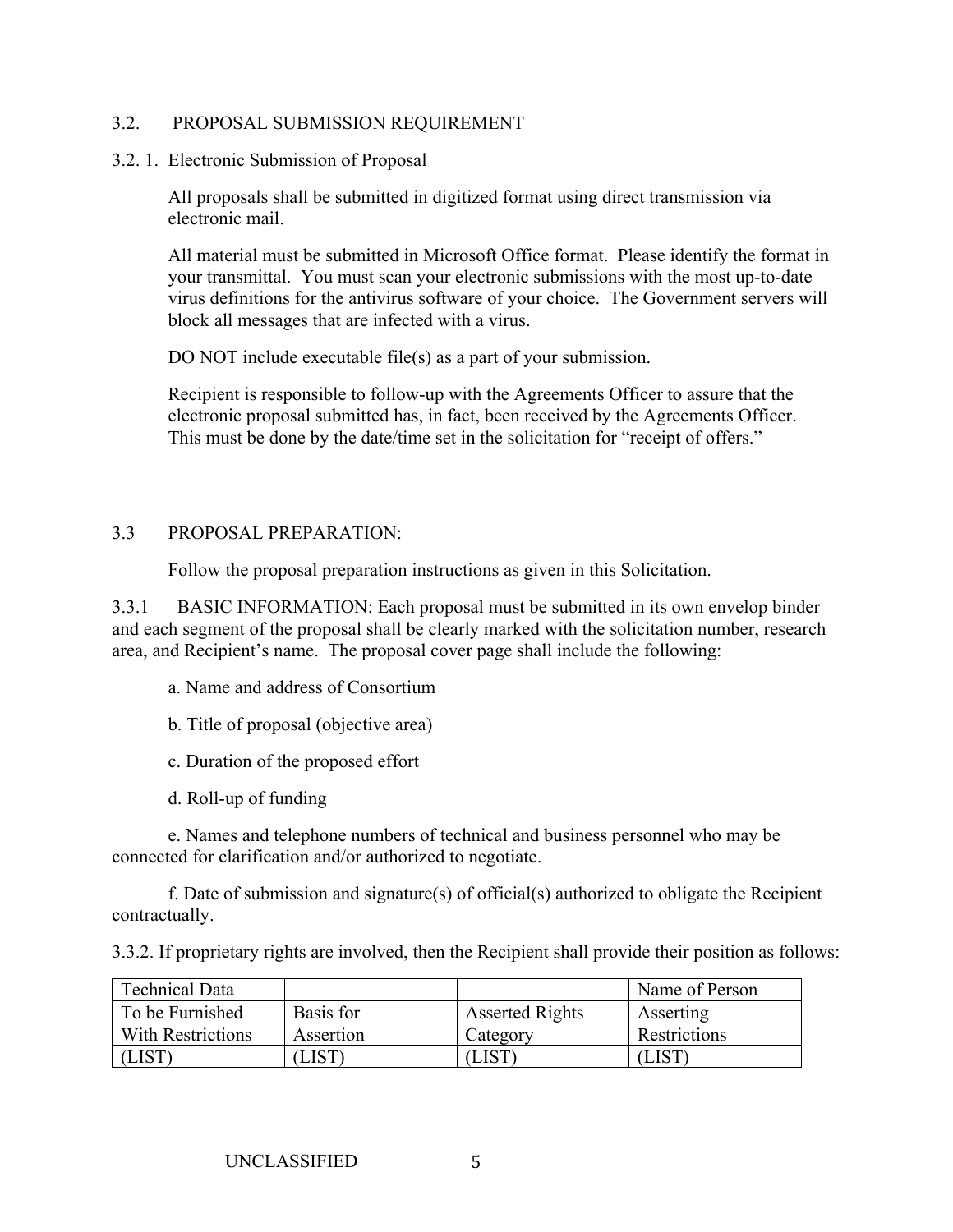3.3.3. Each proposal submitted must include, in addition to that which is requested in the preparation guidance below, the following:

- a. Executive Summary: 3 pages maximum
- b. Collaboration: A description with details of proposed collaboration relationships. If a teaming arrangement is proposed, a description of the arrangement shall be provided.

### 3.4 GENERAL INSTRUCTIONS:

The Recipient's proposal shall be submitted in two parts. All the information pertaining to each specific area will be confined to the appropriate part. The Technical Proposal is limited to 20 pages. There is no page limit for the Cost Section.

Part I – Technical

Part II – Cost

### 3.4.1 SPECIFIC INSTRUCTIONS:

Part I – Technical

The Recipient shall describe in sufficient detail, without reference to Cost, a complete and accurate description of how they propose to accomplish the goals of this program strictly from a technical standpoint, include DD Form 1423. The technical section is to include a discussion of the technical approach, level of innovation, technology barriers, etc. The complete list of technical evaluation criteria is described in Section 4.3.3 Technical Evaluation Criteria.

 Part I shall not contain any references to costs, however, information concerning labor hours and labor categories, consultants, travel, materials, equipment, etc. shall be in included in sufficient detail so the Government may evaluate the Recipient's technical approach.

Part  $2 - Cost$ 

3.4.2. Recipient shall provide their proposals on a cost reimbursable basis and provide a breakdown of the cost for each project. The Cost Summary (Attachment III) or documentation (Attachment IV) shall be supplied by the Recipient. This section shall include all of the proposed costs to the Government; no fee or profit is allowed. The cost shall be broken down on a taskby-task basis, for the Statement of Work (SOW) in the proposed period of performance. Include applicable elements of, e.g. labor (category, hours, rate, overhead), material (description, quantity, unit cost, bill of material) travel (origin and destination of trip, duration, number of travelers, mode(s) of transportation, per diem, purpose) direct costs (category, quantity, unit cost) and indirect cost. Sufficient information shall be provided in supporting documents to allow the Government to evaluate the reasonableness of the cost. In a summary paragraph provide a brief explanation of the effort that will be accomplished for each labor category proposed, a brief explanation of the purpose for the material proposed and justification for equipment to be purchased.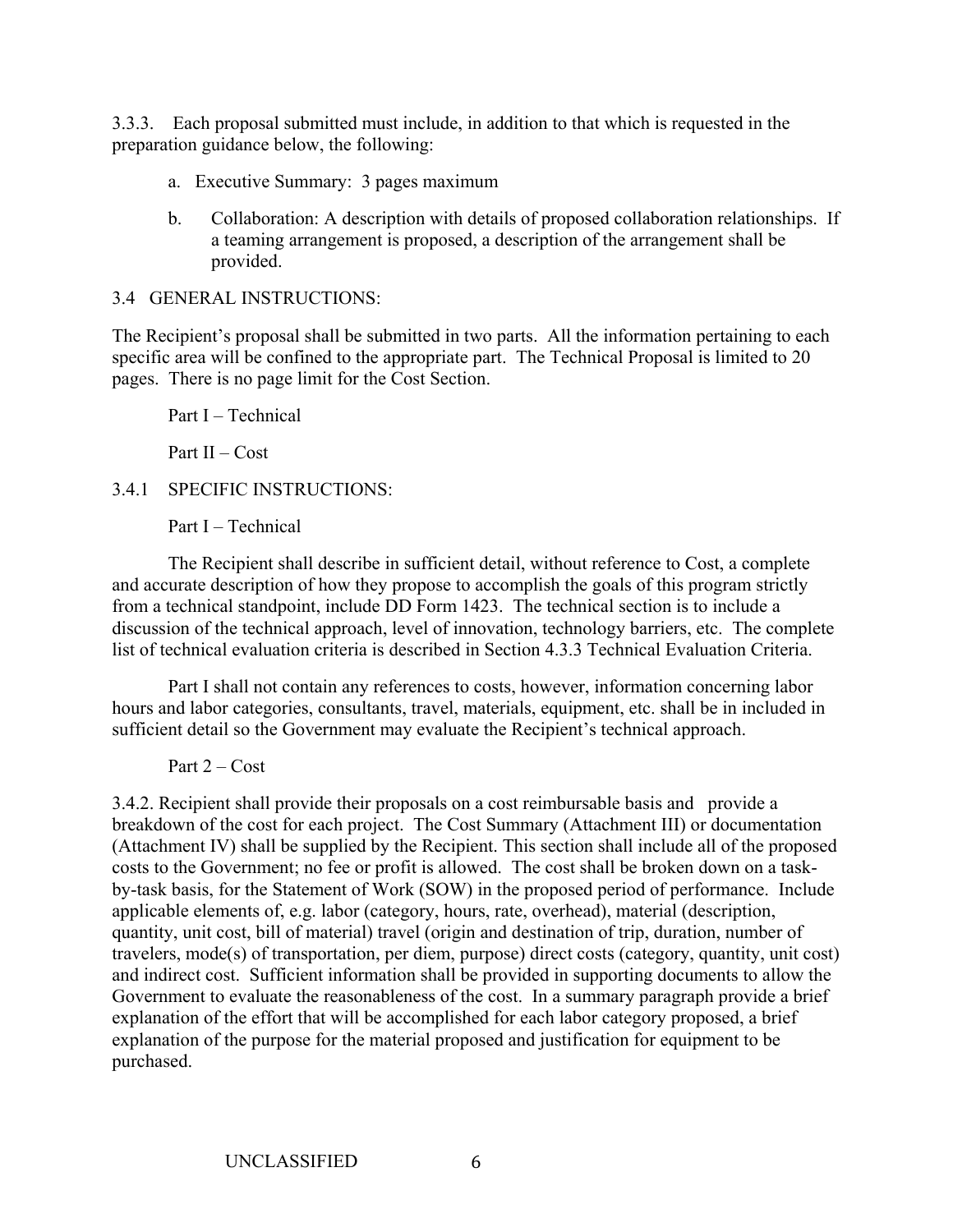3.4.2.1 The Recipient shall provide a reimbursement payment schedule for the proposed SOW. Payments to the Recipient shall not exceed twice per month.

3.4.2.2 Any inconsistency, whether real or apparent, between the proposed performance, and cost, should be explained in the Project Proposal. Any significant inconsistencies, if unexplained, raised a fundamental issue of the Recipient's understanding of the nature and scope of the work required and of their financial ability to perform if selected and may be grounds for adjusting the cost to the Government. The burden of proof as to Cost credibility rests with the Recipient.

### **PART 4: BASIS FOR RANKING**

4.1 Ratings are to be assigned to each criterion, listed as follows:

Technical: Each technical criterion listed below will be given a category one, two or three with ratings assigned as follows: Category One – High Merit, Category Two – Medium Merit, Category Three – Low Merit or Not Relevant.

Cost: The cost will not be rated. While cost is important, it is evaluated and negotiated. If technical merit of competitors is the same, cost will be the deciding factor.

4.2. All projects not selected for an award at this time which received a score other than Low Merit in the technical area shall be regarded as "acceptable" and placed into the electronic "basket" for potential award for two full years in the event that additional funding becomes available.

4.3. Cost

4.3.1. Cost evaluation will focus on the appropriateness and the relevance of the proposed labor, material, travel and other direct costs in relation to the Recipient's approach. Cost should not exceed \$333,980.00.

4.3.2. The Recipient's proposed costs will be evaluated for magnitude and realism with appropriate consideration of support costs. Cost will be evaluated, using cost realism, to determine the probable cost to the Government. Cost realism will determine what the Government should realistically expect to pay for the proposed effort, the Recipient's understanding of the work, and the Recipient's ability to perform the project. The evaluation will include analysis of all costs proposed, together with all supporting cost information/data. Cost analysis will be conducted to determine Cost deemed necessary by the Agreement Officer, to include but not limited to, such items as Government securing unlimited data rights, and use of Government furnished Material or Property. This may include information from the cognizant Audit Agency, Government technical personnel and other sources. The adjusted cost represents the most probable cost to the Government at completion.

4.3.3. Technical Evaluation Criteria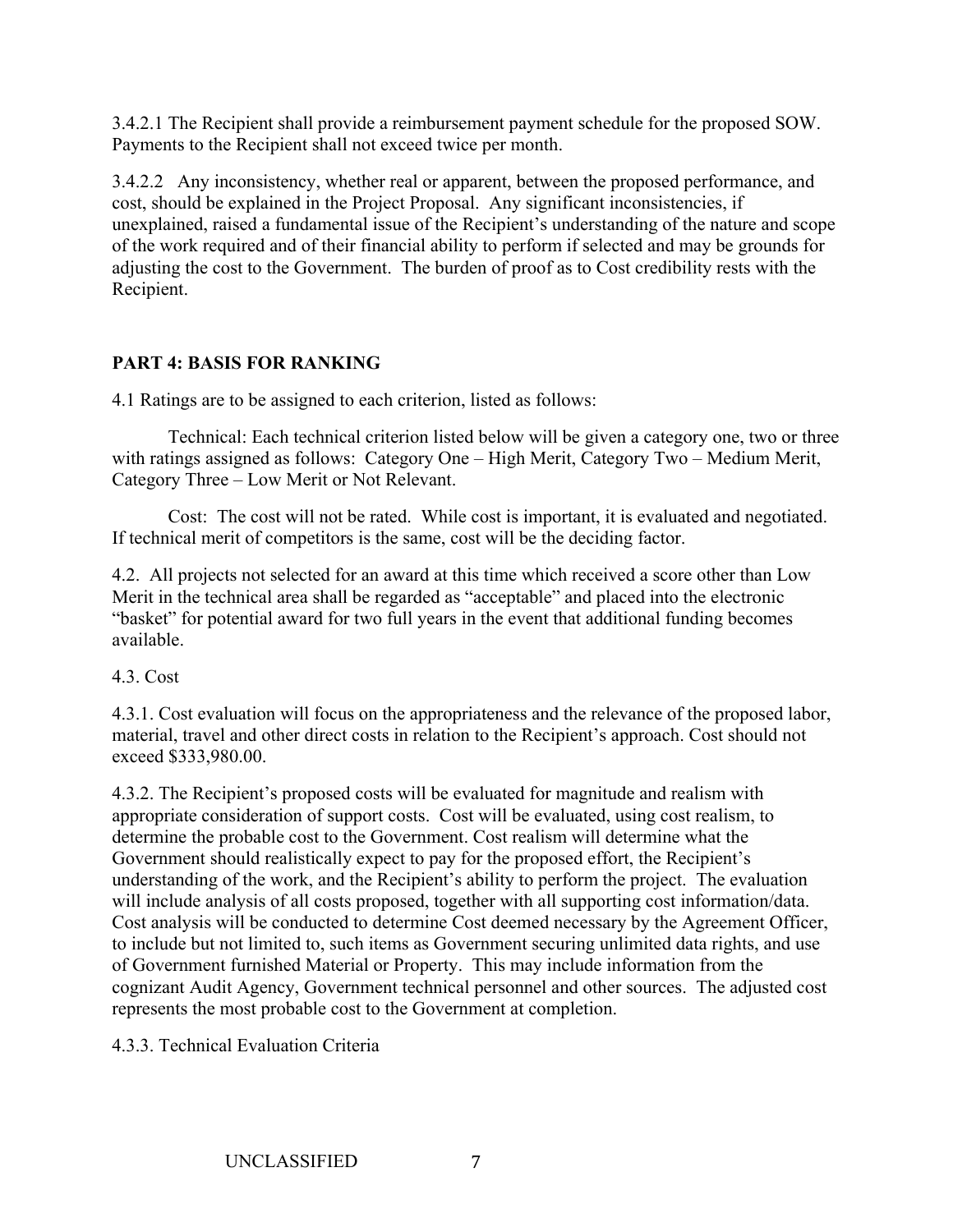| Category One (High Merit) |                                | Category Two (Medium<br>Merit) |                          |  | <b>Category Three</b><br>(Low Merit/Not Relevant) |  |  |  |  |
|---------------------------|--------------------------------|--------------------------------|--------------------------|--|---------------------------------------------------|--|--|--|--|
|                           | Proposal fully addresses       |                                | Proposal addresses TO*   |  | Proposal doesn't address                          |  |  |  |  |
|                           | TO*                            |                                | but has gaps.            |  | $TO^*$ , or                                       |  |  |  |  |
| $\bullet$                 | Solution has high              |                                | Solution leaves some     |  | Doesn't appear feasible                           |  |  |  |  |
|                           | feasibility                    |                                | questions on feasibility |  | Low Merit rating from                             |  |  |  |  |
|                           | High Merit rating from         | $\bullet$                      | Medium Merit rating from |  | <b>Technical Review</b>                           |  |  |  |  |
|                           | <b>Technical Review</b>        |                                | <b>Technical Review</b>  |  | Committee                                         |  |  |  |  |
|                           | Committee                      |                                | Committee. Deficiencies  |  |                                                   |  |  |  |  |
|                           |                                |                                | require negotiations.    |  |                                                   |  |  |  |  |
|                           | <i>*</i> Technology Objectives |                                |                          |  |                                                   |  |  |  |  |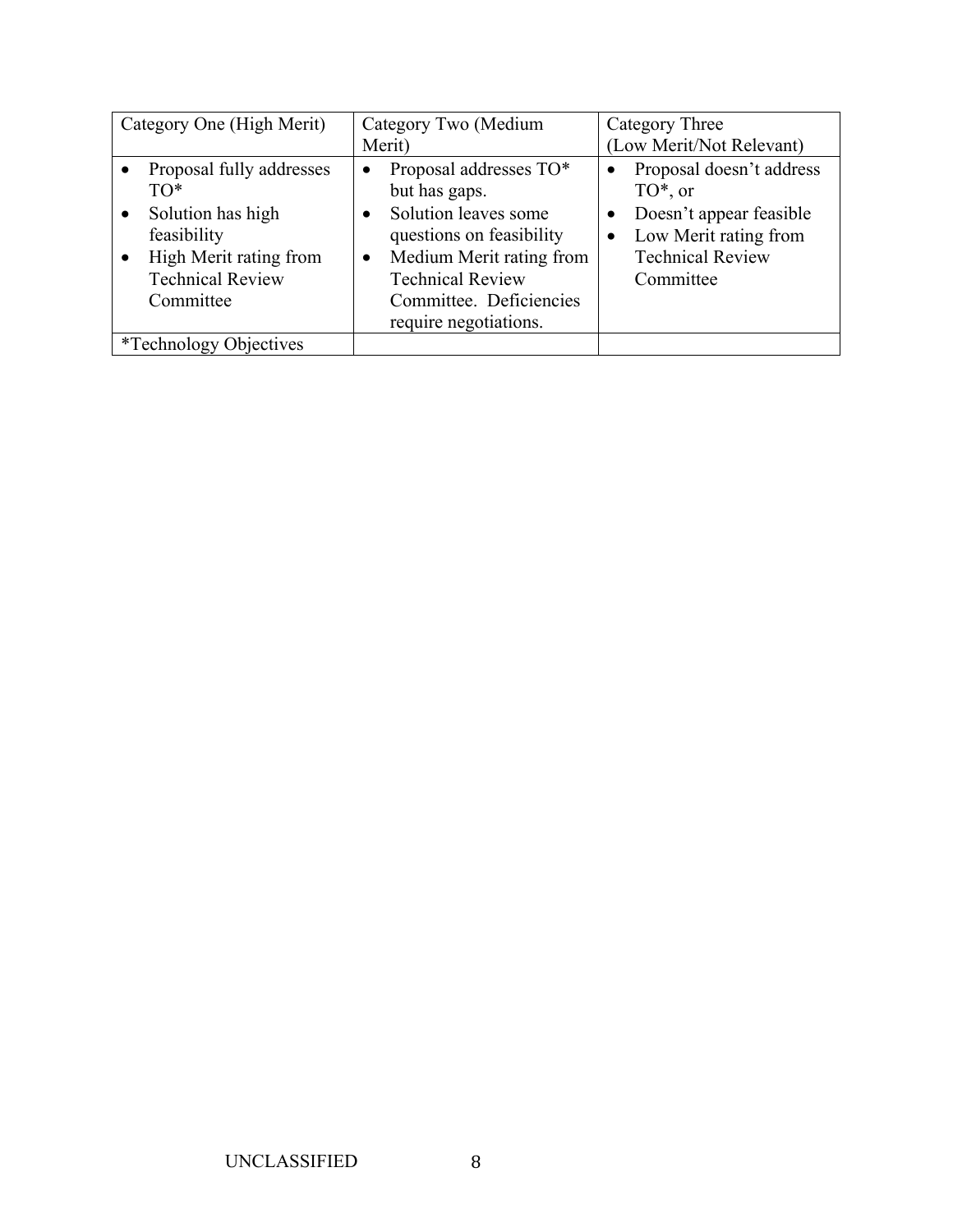### ATTACHMENT 1

## *SUBRECIPIENT INFORMATION SHEET*

ORGANIZATION PROPOSAL #

SUBRECIPIENT NAME AND ADDRESS

TITLE OF PROPOSED EFFORT

ACKNOWLEDGEMENT OF AMENDMENTS RECEIVED

DUNS #

CAGE CODE

TAXPAYER ID # (TINS)

BUSINESS SIZE/TYPE

PROPOSAL VALID FOR TWO YEARS: DATE TBD

U.S. WHOLLY OWNED INSTITUTIONS YES OR NO

SUBRECIPIENT HAS SECRET CLEARANCE YES OR NO

PROPOSED PERIOD OF PERFORMANCE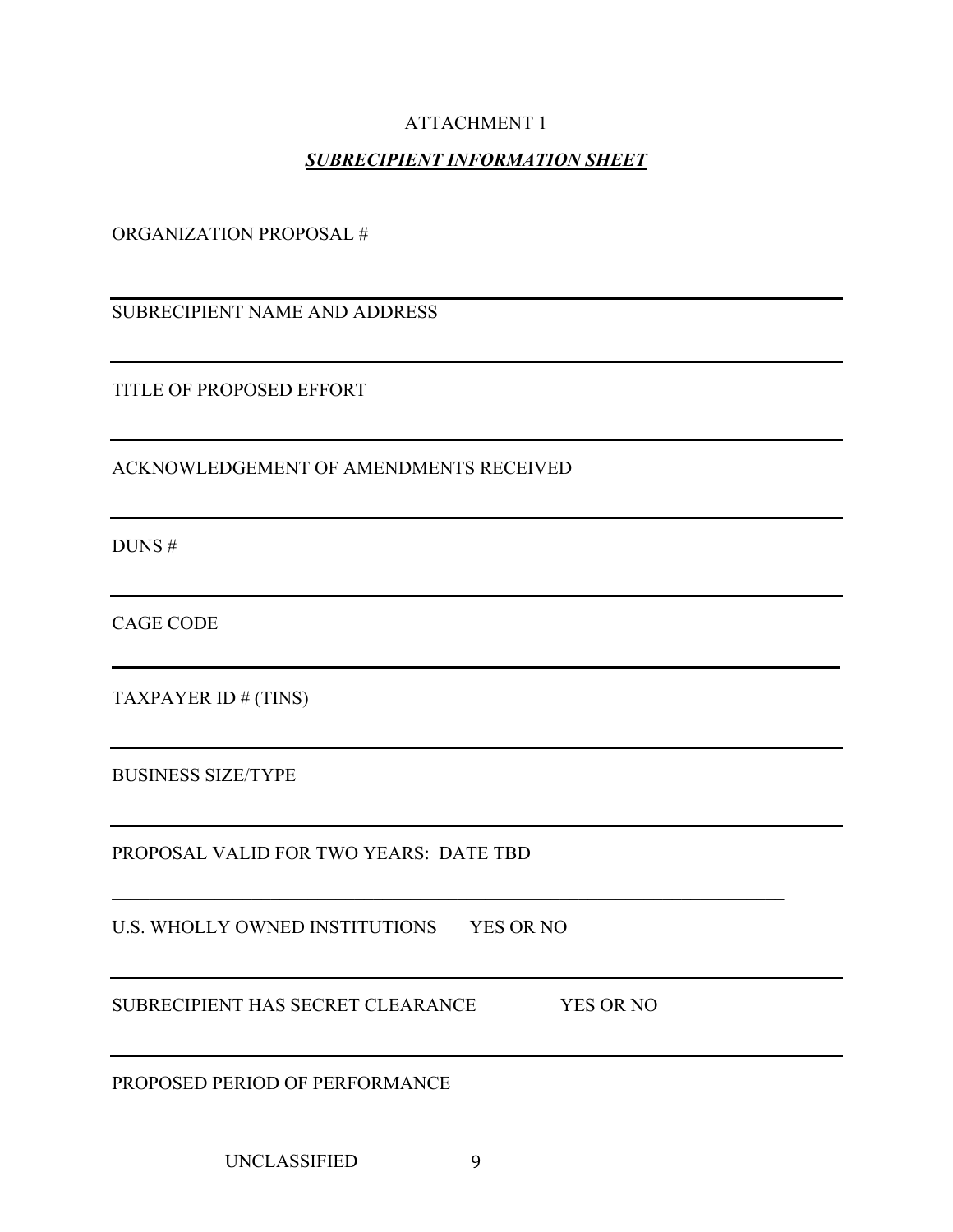PAYMENT SCHEDULE (PROPOSAL PAGE #) (NOT MORE FREQUENTLY THAN TWICE MONTHLY)

DATA RIGHTS: (PROPOSAL PAGE #)

GOVERNMENT FURNISHED PROPERTY, MATERIAL OR EQUIPMENT (PROPOSAL PAGE#, IF APPLICABLE):

SUBAGREEMENT (PROPOSAL PAGE #, IF APPLICABLE)

SUBAGREEMENT/NEGOTIATION CONTACT (NAME, ADDRESS, PHONE #, E-MAIL)

TECHNICAL CONTACT (NAME, ADDRESS, PHONE #, E-MAIL)

COST CONTACT (NAME, ADDRESS, PHONE #, E-MAIL)

ADMINISTRATIVE OFFICE (IF KNOWN)

AUDIT OFFICE (IF KNOWN)

DATE OF LAST AUDIT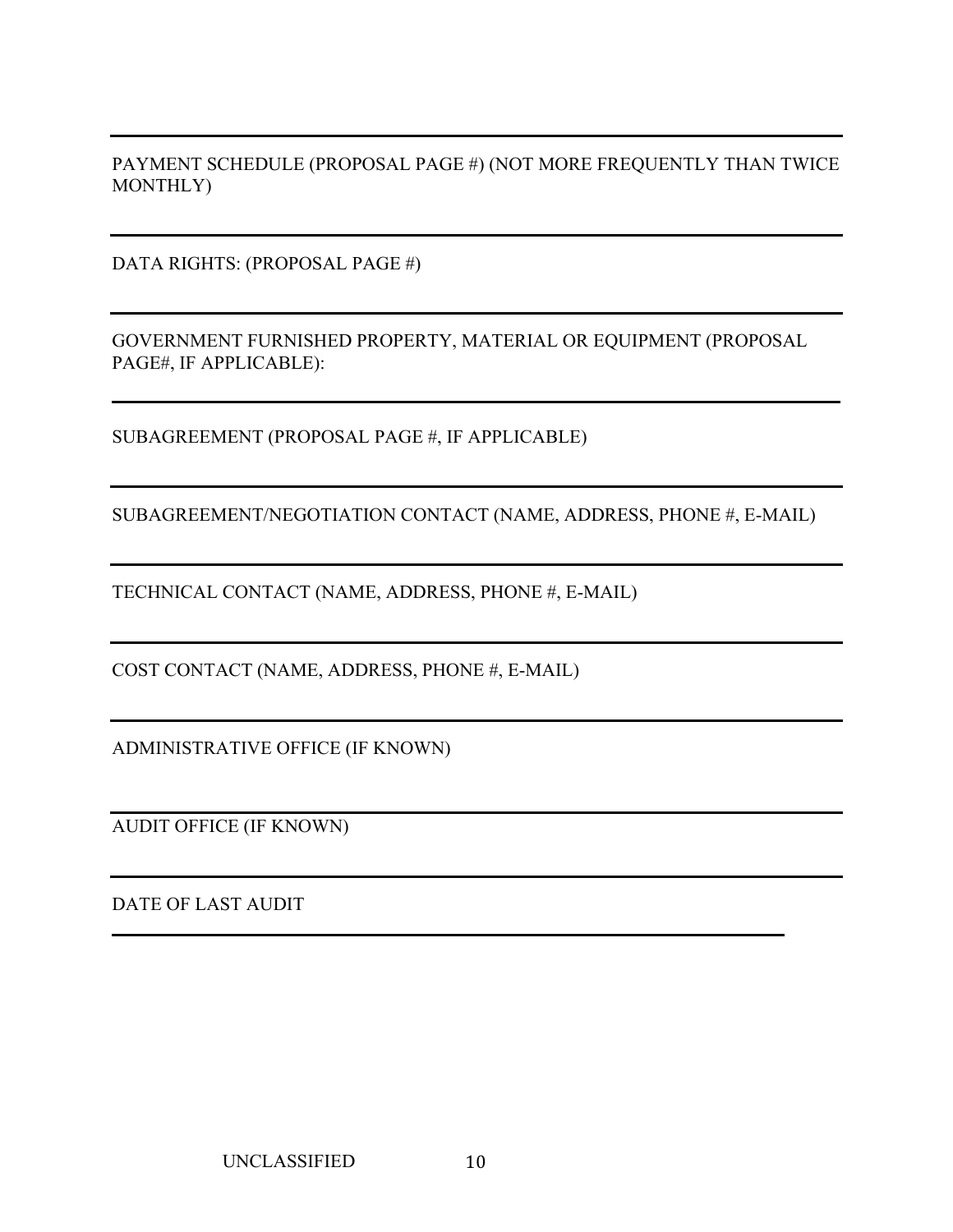### ATTACHMENT II

## *STATEMENT OF WORK TEMPLATE*

Submitted under Request for Project Proposal **W911SR-14-2-0001 RPP-1914** for:

Cooperative Agreement/Other Transaction Agreement for Research Project Award

**Name:** All MSRDC Members

**Project Title:** United States Customs and Boarder Protection (CBP) – Utilizing Forecasting Models for Pest or Agricultural Quarantine Smuggling Trends

### **1. Introduction/Background**

The Department of Homeland Security (DHS) Science and Technology Directorate (S&T) Office of University Programs (OUP) is requesting applications exclusively from the members of the Minority Serving Institutions Science, Technology, Engineering & Mathematics Research & Development Consortium (MSRDC) (hereinafter called the recipient) to serve as a researcher for a CBP project on Utilizing Forecasting Models for Pest or Agriculture Quarantine Smuggling Trends.

The Science and Technology Directorate (S&T) is DHS's primary research and development (R&D) arm. S&T manages science and technology research, from development through transition, for the department's operational components and the nation's first responders. S&T's engineers, scientists and researchers work closely with industry and academic partners to ensure R&D investments address the high-priority needs of today and the growing demands of the future.

Animal agriculture hazards include, but are not limited to, foot and mouth disease, avian influenza, and classical swine fever. Plant pests include foreign noxious weeds such as hogweed and insects such as long-horned beetles related to the Asian long-horned beetle that has caused millions of dollars in losses in numerous communities in the United States. Fruit flies, such as the Mediterranean fruit fly, if introduced, would cause significant direct damage to U.S. fruit crops and have major impacts on export markets. CBP seeks innovative uses of the data they collect during port-of-entry inspections to better predict and mitigate pest threats approaching our shores.

Time series data is available (though mock data may need to be used if participants are not vetted) that shows the rate of specific pest interceptions or interdictions of prohibited items; in both cargo and passenger pathways. CBP seeks research that applies dataanalytic predictive and forecasting techniques to identify and flag high-risk cargo shipments. Selected institution will conduct research to assess the capability to utilize forecasting models for pest or agriculture quarantine smuggling trends.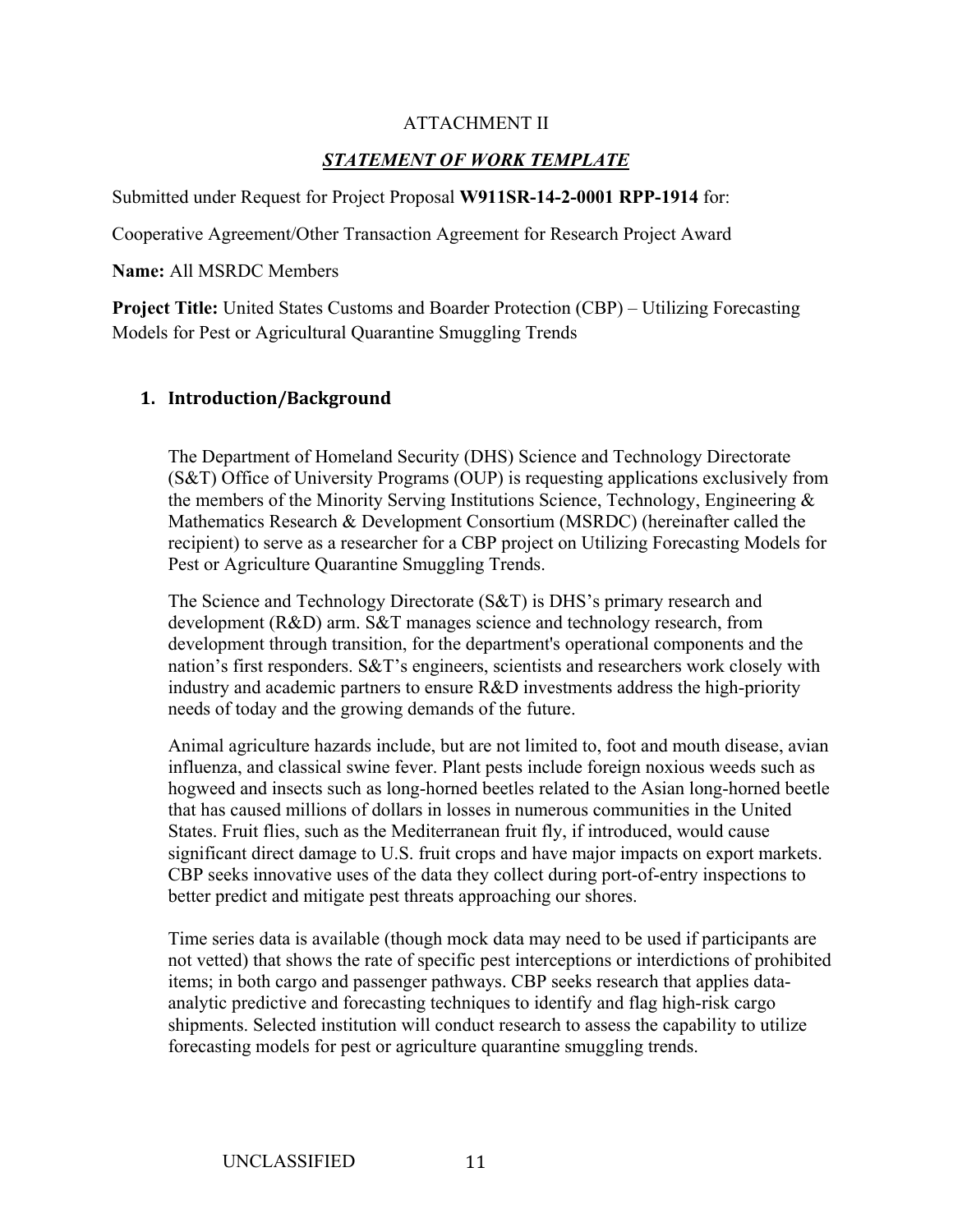Successful research results will strengthen CBP ability to exclude pests, focus resources on the highest risks, safeguard our Nation's agriculture security, and speed commerce. Results will also support targeted inspections, help to zero in on incoming shipments that are likely to present the greatest risk. Not only does this approach keep harmful pests out, but also allows for better use of resources. Ultimately, the research results should lead to development of tools that allow CBP to achieve higher rates of interception for prohibited and restricted products.

Representative research questions of interest to CBP (not listed in priority order):

- Can price-forecasting models (e.g. Box Jenkins method) be used to anticipate seasonal/situational increases (or decreases) in pest or prohibited item encounters?
- What other techniques can be applied to support CBP resource allocation decisions that will improve current operations, both in terms of increased interceptions while lowering the operating cost to both government and industry?

### 2. **Scope/Program Objective.**

The DHS university researchers must work closely with DHS Offices and Components and their partners to conduct research, develop and transition mission-relevant science and technology, educate the next generation of homeland security technical experts, and train the current workforce in the latest scientific applications. DHS funded researchers operate using a unique research management approach where researchers work alongside operational and decision-making personnel to explore opportunities to use science and technology to enhance capabilities in line with DHS' mission. The skill sets required to make a project successful are more extensive than research expertise alone. Project researchers need to have the ability and commitment to communicate frequently with a variety of actors from federal staff, to attorneys, to university administrators. Research teams should include experts in finance, project management, education, training, outreach and marketing, intellectual property management, technology development, and technology transfer. Applicants should also have an understanding of how to translate research to practice including licensing, the ability to work with transition partners, and an understanding of federal acquisition. The researcher must demonstrate their commitment to develop a trust-based partnership between university and federal agencies; to do that, this wide range of skills is essential.

The researcher will be expected to construct a plan and schedule to identify data needs and the acquisition of such data, establish intellectual property sharing agreements, and engage customers to refine proposals into a work plan. **The researcher will be required to have these elements in place within 6 months following award.** 

DHS will fund this project through an interagency agreement. On a regular basis, OUP facilitates interactions between researchers, DHS SMEs, and customers from the public and private sectors (i.e., homeland security practitioners). The goal of this hands-on management is to develop a trusting, sustained relationship between researcher and homeland security operational agencies.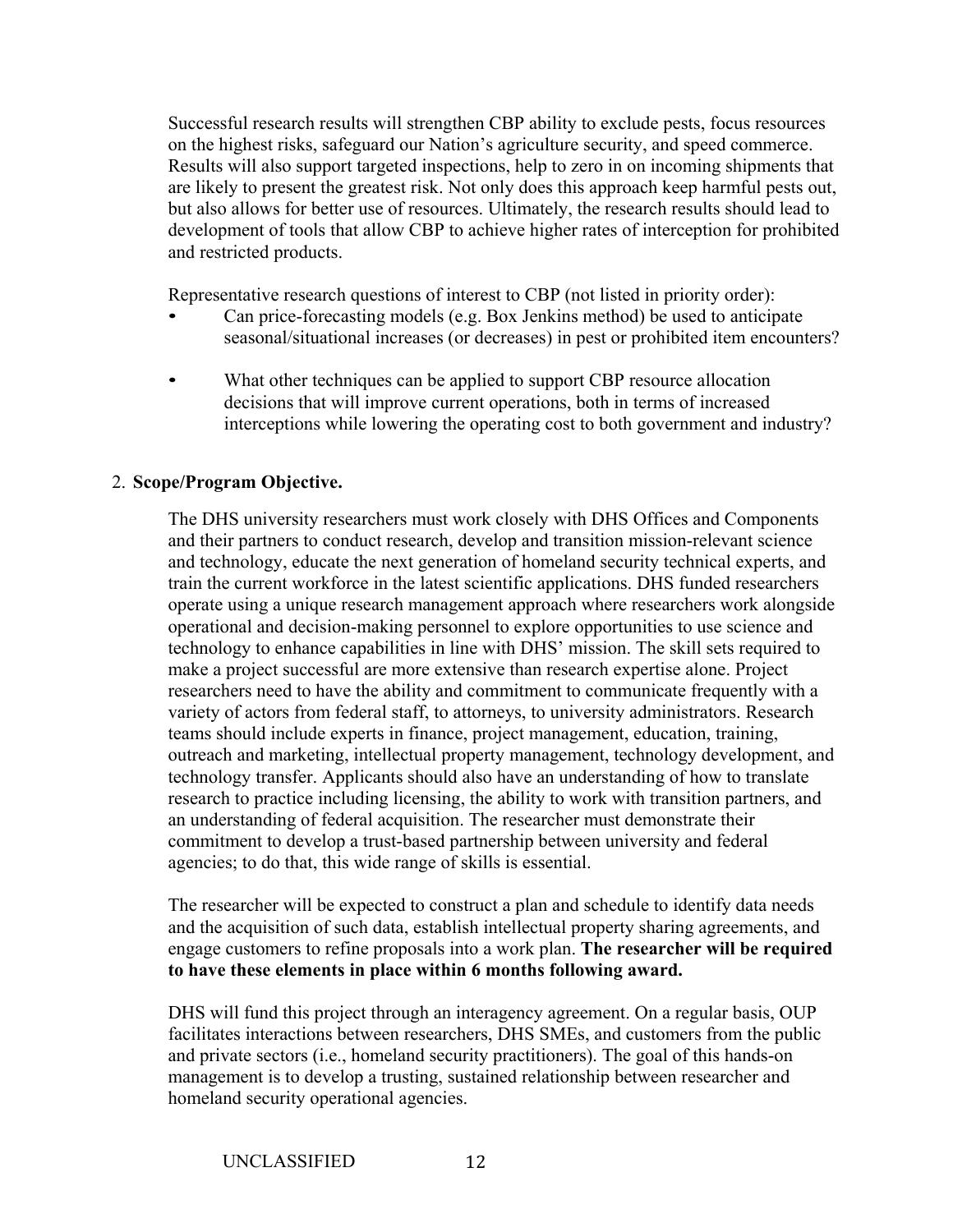The researcher is expected to develop relationships and partnerships with DHS Components for respective project topic. Only academic institutions that can embrace this type of close working relationship should apply for this funding opportunity.

The DHS mission requires that its operational Components [e.g., U.S. Transportation Security Administration (TSA), U.S. Customs and Border Protection (CBP), Federal Emergency Management Agency (FEMA), Immigration and Customs Enforcement (ICE), U.S. Coast Guard (USCG), U.S. Secret Service (USSS)] be responsive to a wide range of constantly evolving homeland security challenges and threats, both natural and manmade. As a result, DHS priorities and operational challenges may change over the course of a researcher's performance period. Therefore, researchers should be flexible enough to adapt to changes in the project's challenges, while at the same time maintaining focus on their core research areas.

### **2.1 DHS's Approach to Researchers**

There are important elements to addressing a DHS project challenge that every applicant should understand prior to applying:

1. The overarching research areas that are the focus of all projects are driven by DHS's critical needs and enduring missions.

2. The research topics and questions contained in the RPP are developed by the DHS Component agencies that have to implement those difficult missions.

3. DHS needs use-inspired results-focused research that generates customized and innovative solutions.

4. DHS's expectations for researchers requires university faculty to spend time working with customers in the field to better understand their needs, execute the work necessary to protect intellectual property, and assess current technology and business markets.

Generated research-based solutions must be innovative and well positioned to be transitioned into use by DHS customers. Research will be based on the HSE needs expressed by HSE practitioners in this RPP. Research outcomes will include analytical tools, technologies, and knowledge products, e.g., best practices, resource guides, and case studies, which can be transitioned to the HSE workforce. DHS-sponsored researchers will produce new capabilities, and work with partners and stakeholders at all levels to test these capabilities in operational settings, and then take steps to make these solutions available and useful to agencies at all levels.

#### **2.2 Technology Transfer and Transition**

As a mission agency, DHS funds projects with the ultimate goal of making homeland security practitioners more effective and efficient. Therefore, researchers are expected to have concrete objectives for how their research efforts will improve processes (e.g.,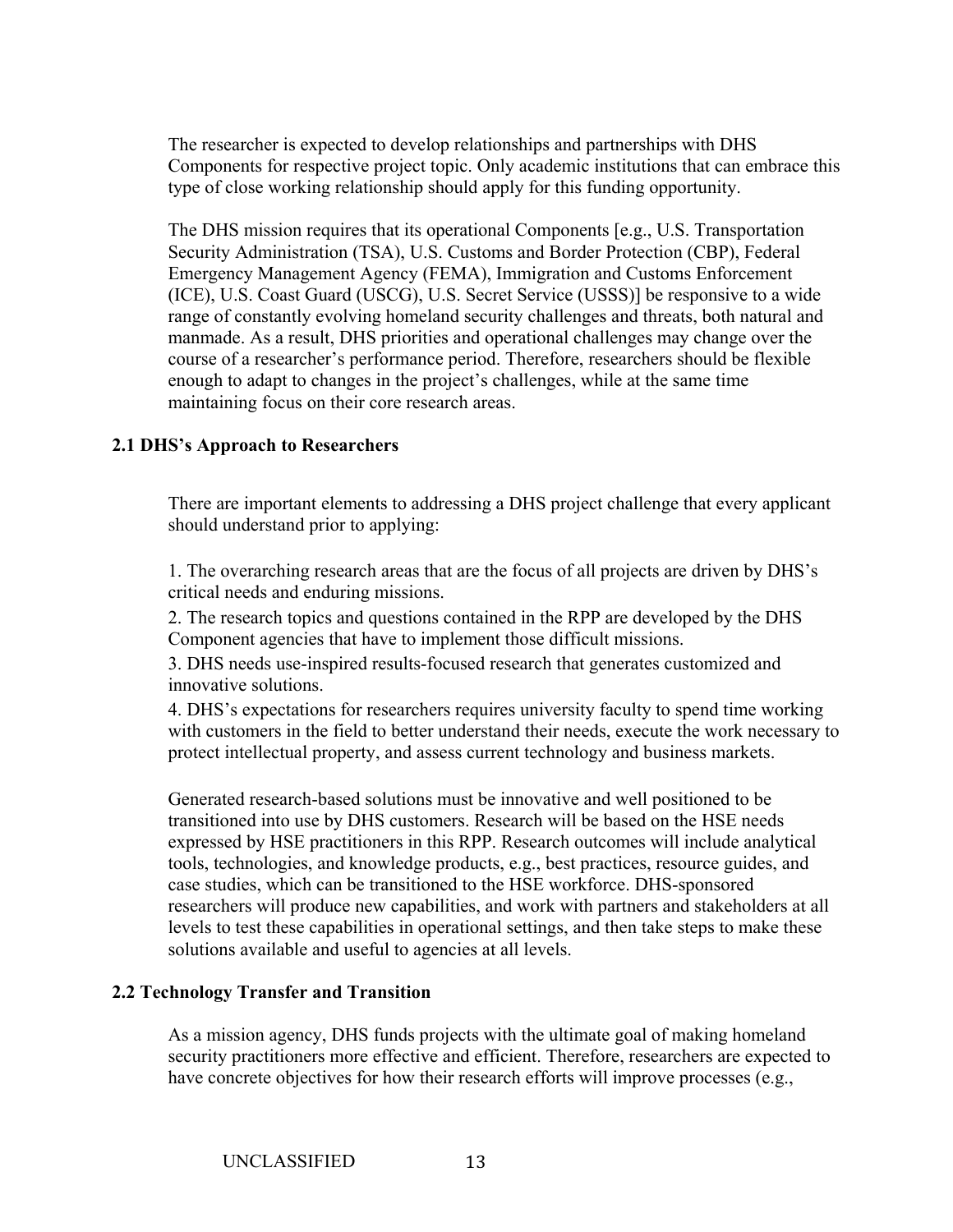operations, policies, decision-making), as well as impact homeland security (e.g., protect lives, property, and economies).

Transferring and transitioning research into the market requires a systematic understanding of customer needs, process and product design, and product and service development. The success of a researcher depends on the ability to identify the needs of customers and quickly develop products and solutions that meet those needs. Delivering value to the customer is not simply a scientific problem, a design problem, or a market problem; it involves specific attention to each of the three general areas noted above.

DHS OUP utilizes a form of the stage-gate methodology to evaluate the performance of the researchers and their respective projects. The stage-gate methodology, known as the industry and government standard, allows for reviewers to conduct evidence-based decision making that mitigates programmatic risk and enables program managers to monitor progress and make decisions. At each stage, the researcher and program managers evaluate the project status and ensure specific criteria such as the following: strategic fit, technical feasibility, customer acceptance, market opportunity, and financial opportunity are met before proceeding to the next stage of investment. Figure 2 below is a depiction of a generic form of the stage-gate process.





The researcher's strategy and each project must propose and adhere to this stage-gate methodology shown in Figure 2, and as described in further detail below. The applicant must use this framework to describe the planning and execution of studies and developmental steps and the corresponding market and business steps necessary to complete the effort and transfer program outcomes into use. As a result of using this framework, each performing institution should be able to characterize the proposed research as a function of its technical maturity and market readiness at any given time.

Applicants are required to submit a detailed proposal addressing the overall purpose of the project, an assessment of the state of the art, a description of the current operational environment, the scientific hypothesis and methodology for the study, data acquisition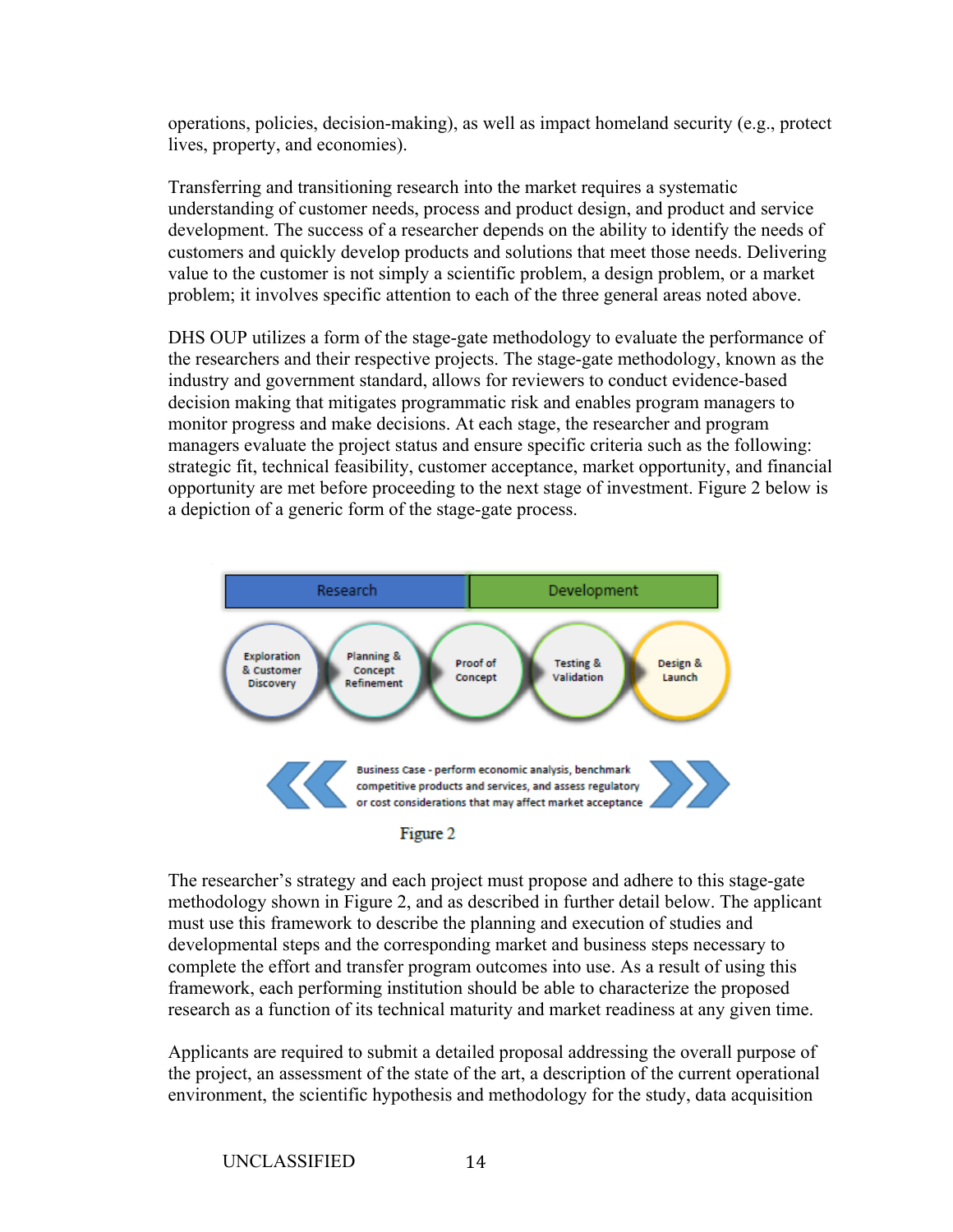methods, advanced test and evaluation future needs, intellectual property management approach, and customer involvement in the project. Not all projects will result in commercial outputs; however, at a minimum, all teams should describe how customers can access the program outputs, how the team will protect intellectual property, and what laws and regulations could affect the use of the program outputs.

### **2.3 Application Project Narrative**

Project proposals should provide a summary of the applicant's vision, timeframe, research and education outcomes, technology transfer or transition pathway, and potential real-world applications.

Applicants must also summarize a results' communication and transition plan that outlines how the researcher will implement its project(s) and how they will be transitioned to user groups. Elements of the plan may include: project milestones; career development programs for research staff and students; identification of potential user groups; and a description of how the research results will be transitioned to DHS and other federal and state agencies.

Note: While not all projects will result in a final product that transitions to actual use by an end user, even earlier phase or exploratory research should still include a plan for disseminating results to end users/stakeholders in a form that enables end users/stakeholders to understand the potential applicability of the work and leverage outcomes to the maximum extent possible.

### **2.4 Research Project (10 pages)**

Applicants should identify multidisciplinary, comprehensive approaches to address the project theme and research questions outlined below in Section III "Research Theme Areas". Applicants should explain why they selected these topics or questions, and describe a proposed method, metrics and outcomes to answer the relevant questions.

Applicants should consider the maturity and state-of-the-art of the respective theories, technologies, and applications of the proposed areas of study when formulating their research question answers.

Applicants must include the following elements for the proposed project:

- Title
- Principal investigator (name, title, school)
- Other key technical and project personnel supporting intellectual property and administrative tasks (name, title, school)
- Project abstract
- Goals and objectives of the research
- Significant partners and their roles (if applicable)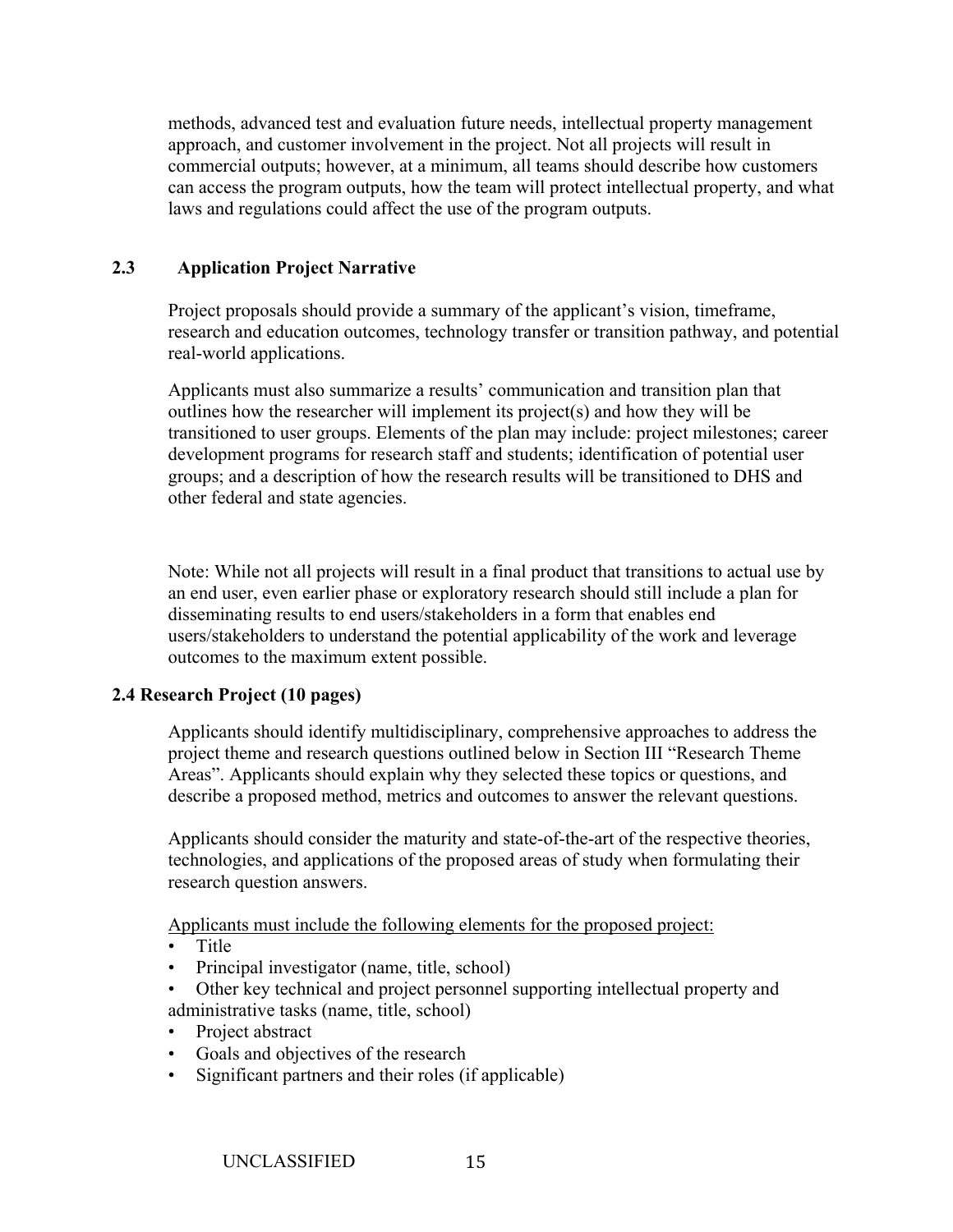• How the work builds upon the state-of-the-art of the respective theories, technologies, and applications of the proposed areas of study

• How the work represents an improvement (incremental or fundamental change) to the current operational posture being used

- Theoretical approach, hypothesis to be tested
- Methods for data collection and analysis
- Methods section including study design
- Data access plans should data be needed to execute the project
- Technical technology performance metrics being tested (e.g. specificity, sensitivity, cost, etc.)

• A quarterly description of key milestones for the project period of performance to include cost and schedule

• Expected outputs and outcomes and how those outputs would be used

• Transition pathway from lab to field to include identifying the key technical scientific and development steps necessary to transfer the technology to customers or commercialization partners.

- Total projected costs
- Relevant citations

### **2.4.1 Quad Chart Submission (1 page)**

A Quad Chart conveys the essence of the proposed solution for a single requirement. When preparing a submission, the applicant shall ensure they address the specific criteria of the requirement, the solution is clear, and project achievement is possible with the proposed technology, cost, and schedule. The Quad Chart includes a document header and four quadrants. Applicants shall prepare and upload a one-page  $(8 \frac{1}{2} \text{ by } 11 \text{ inches})$ Quad Chart in response to this RPP. Use font sizes of 10 point or greater. Only one page is will be considered for evaluation. The quadrants of the Quad Chart shall be composed of the following:

#### **Top Left Quadrant, Graphical Depiction.**

The top left quadrant is a graphical depiction, photograph, or artist's concept of the proposed solution or prototype. Include labels or brief descriptive text as needed for clarification. Ideally, this will convey the prototype concept, use, capability, and any relevant size or weight relationships based on the published requirement.

#### **Top Right Quadrant, Operational and Performance Capabilities.**

The top right quadrant contains the operational and performance capabilities summary. Describe any basic, new, or enhanced capabilities the system will provide to meet the published requirement. In bullet form, list key aspects of performance, capability, operational use, relevant software or hardware specifications, and planned interface and/or compatibility.

#### **Bottom Left Quadrant, Technical Approach.**

The bottom left quadrant contains the proposed technical approach. Specifically, describe the technology involved, how it will be used to solve the problem, actions done to date,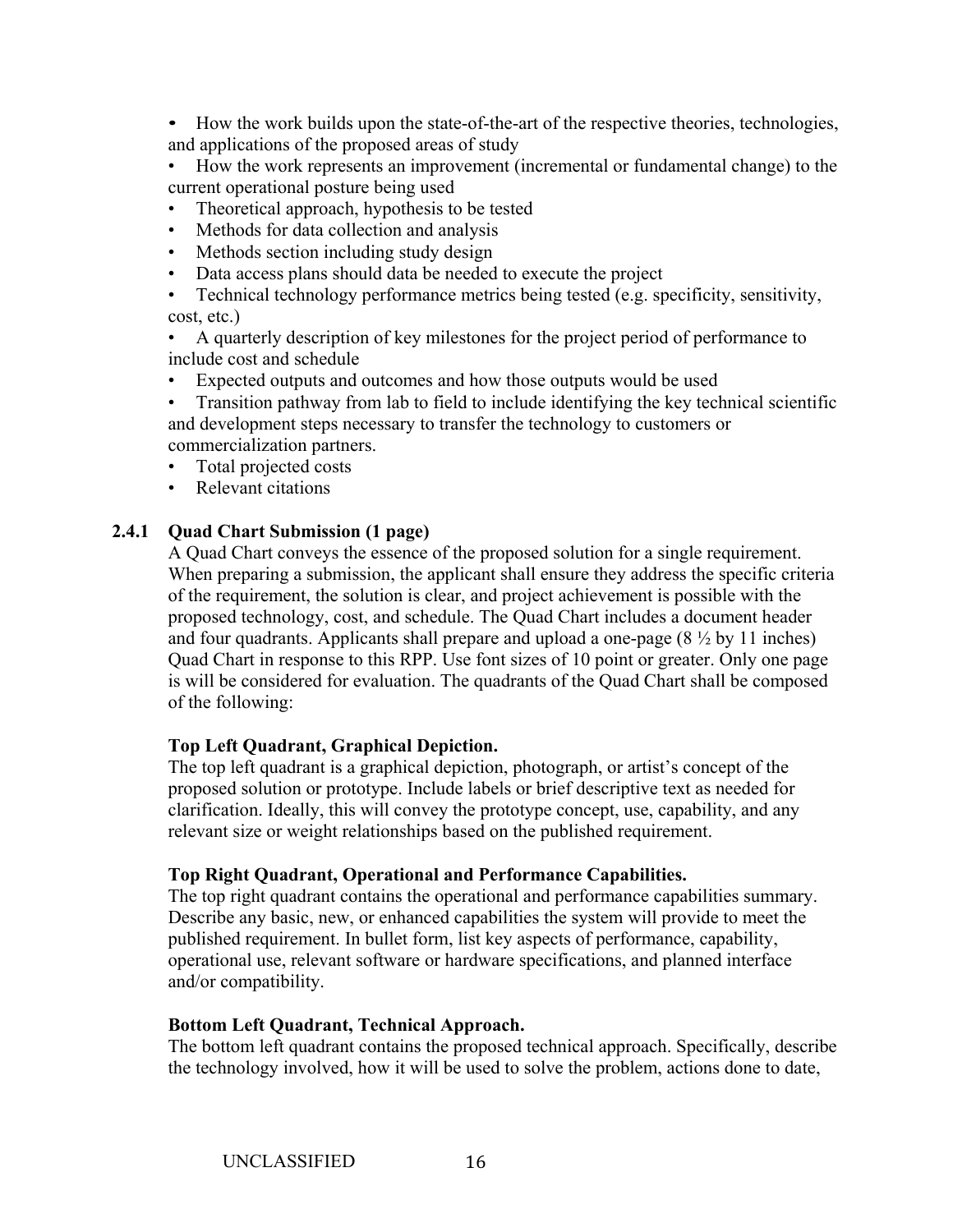and any related ongoing efforts. Briefly describe the tasks to be performed for each phase. A bullet list is acceptable.

### **Bottom Right Quadrant, Cost and Schedule.**

The bottom right quadrant contains the Rough Order of Magnitude (ROM) and Schedule, Products and Deliverables. ROM and Schedule shall be proposed by phase and include the cost, Period of Performance (POP), and exit criteria for each phase. A total cost and POP that combines all phases shall also be included. Products and Deliverables shall include, by phase, a list of all prototype hardware and software along with the required data as described in "Product and Deliverable Requirements" in section 5 of this document.

### **2.4.2 Additional Supporting Documentation (5 pages)**

Offers may provide supporting documentation not to exceed three pages. Supporting documentation may be background information on faculty PIs, collaboration partners, capabilities, students, facilities, project relevant publication references, and past experience with DHS components, to name a few.

### **3.0 References.**

The following list of publications is provided as a resource for applicants. While this list is not exhaustive, it does represent key policy documents and reports used in the development of these research questions. Applicants are expected to be aware of the diversity of available studies, policy documents, and findings relevant to this project.

- Quadrennial Homeland Security Review (QHSR): https://www.dhs.gov/sites/default/files/publications/2014-qhsr-final-508.pdf
- DHS S&T Strategic Plan FY 2015 2019: https://www.dhs.gov/sites/default/files/publications/ST\_Strategic\_Plan\_2015\_508.pdf
- United States Department of Agriculture, Animal and Plant Health Inspection Service. March 2017. *Plant Protection and Quarantine: Helping U.S. Agriculture Thrive – Across the Country and Around the World.* https://www.aphis.usda.gov/publications/plant\_health/report-ppq-2016.pdf
- United States Department of Agriculture, Animal and Plant Health Inspection Service. October 2015. *User Fees for Agricultural Quarantine and Inspection Services*. https://www.aphis.usda.gov/publications/plant\_health/report-ppq-2016.pdf

### **4.0 Deliverables.**

4.1 Quarterly Reports. Deliverables include quarterly reports, format determined by the recipient in accordance with Exhibit Line Item Number (ELIN) A0001 of the Contract Data Requirements List (CDRL). (Reference Attachment V) Applicants shall be required to submit quarterly reports detailing the following: summary report on the progress of the research project, along with explanations of any changes from the initially approved work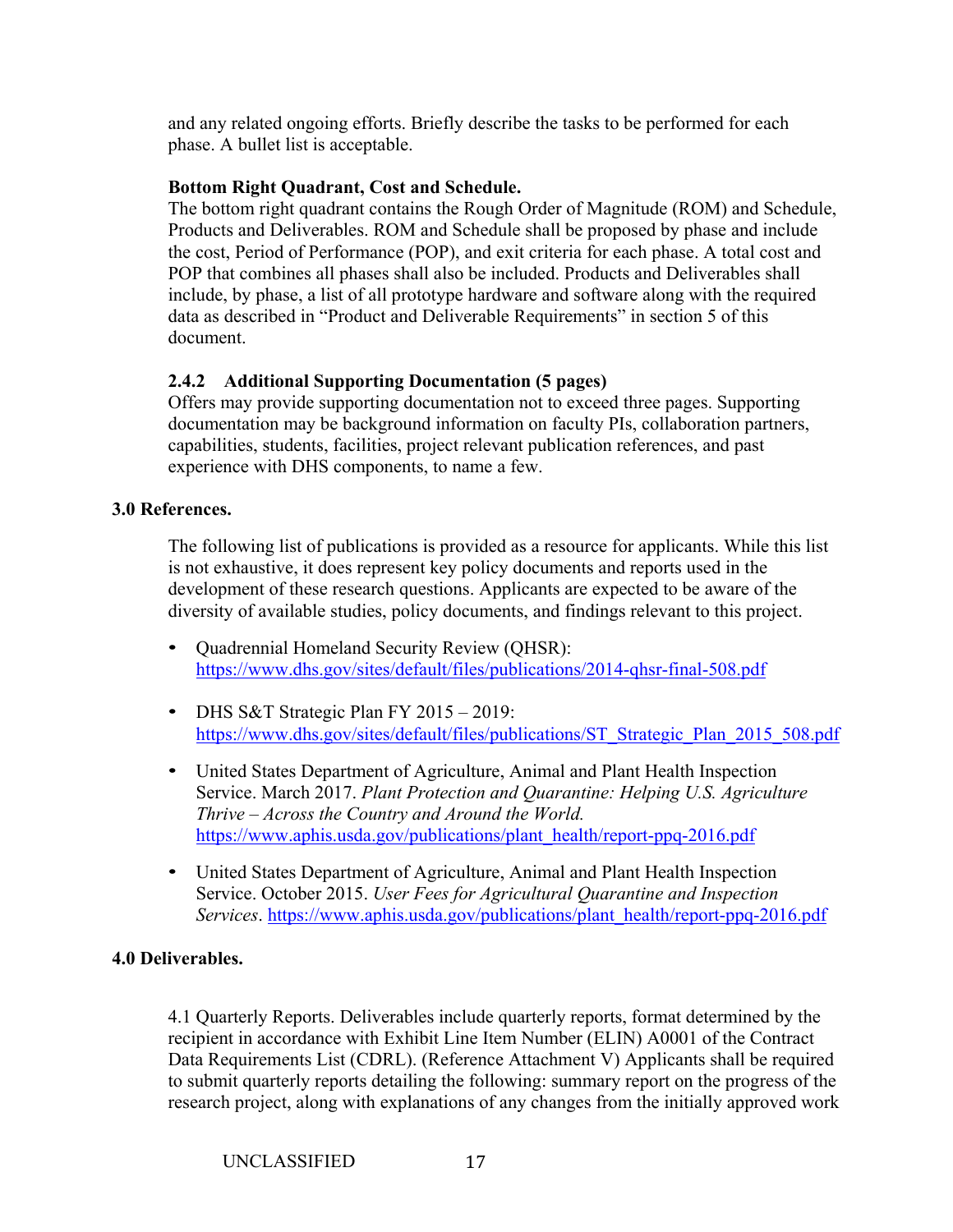plan; budget expenditures and changes; and unanticipated problems. Recipient will determine the format of report.

4.2 Final Reports. An annual report at the conclusion of each year of performance shall be submitted in accordance with ELIN A002. The Final Report shall include all experimental date, procedures, and processing parameters. Within 90 days after the end of the period of performance, or after an amendment has been issued to close out the project, whichever comes first, recipient must submit a final financial report and final progress detailing all accomplishments throughout the period of performance. Final report shall also include the nature and results of the research, development, test, and evaluation effort.

4.3 All reports shall be submitted via the MSI STEM Research and Development Consortium program office or project portal as assigned. MSRDC will ensure reports are provided to universityprograms@hq.dhs.gov.

**5.0 Project Schedule.** Period of performance is twelve (12) Months from the Date of Award. Option Period is twenty-four (24) Months from the Date of Award.

### **6.0 Shipping Provisions.**

- ‐ Small experimental samples may be shipped using an approved shipping container IAW Department of Transportation Exemption 8451 (DOT-E-8451). (If applicable)
- ‐ The Recipient shall be responsible for obtaining all packaging materials, which are IAW DOT packaging 49CFR 173.62 requirements and applicable interim hazard classification (IHC). (If applicable)
- ‐ Shipping: Equipment, hardware or material may be shipped to a location(s) duly authorized by CCDC-CBC (if applicable)

#### **7.0 Data and Reporting**

Final Technical Report – At the completion of this project, the Recipient shall submit a final report describing the nature and results of the research, development, and test and evaluation effort. The report shall include subrecipient's final report. Recipient format is acceptable. All raw and processed data from the testing in Task 1 and 2.

#### **Safety**

Accident/Incident Report. The Recipient shall report immediately any major accident/incident (including fire) resulting in any one or more of the following causing one or more fatalities or one or more disabling injuries: damage of Government property exceeding \$10,000; affecting program planning; degrading the safety of equipment under the project, such as personal injury or property damage may be involved or identifying a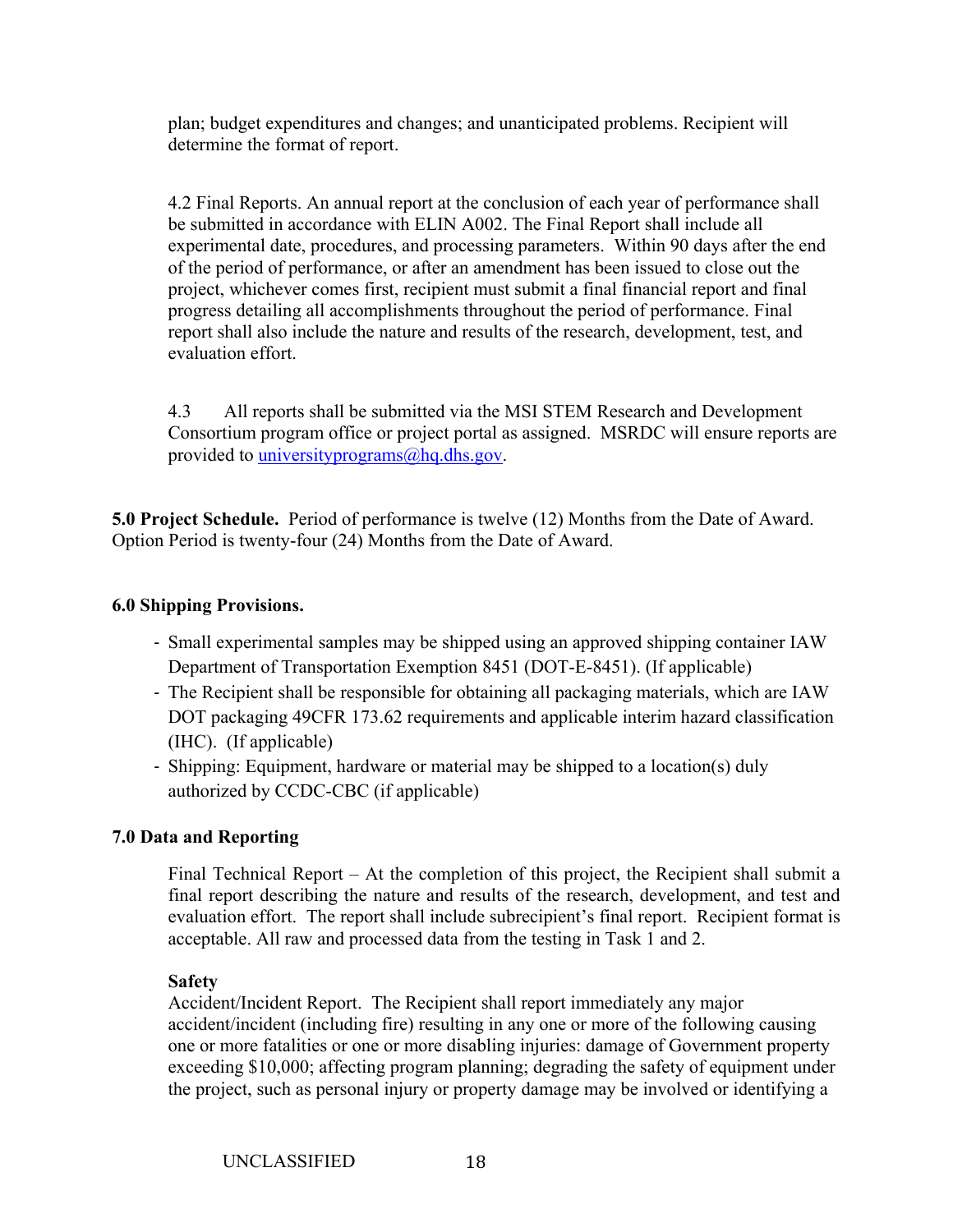potential hazard requiring corrective action. The Recipient shall prepare the report (DI-SAFT-81563) for each accident or incident.

General Safety Criteria: These criteria will be tailored to the specific technology being pursued under the Research Project. The Recipient must meet all Federal, State and Local statutory and regulatory requirements.

#### **Environmental Requirements**

Pollution Prevention: Consideration should be given to alternative materials and processes in order to eliminate, reduce or minimize hazardous waste being generated. This is to be accomplished while minimizing item cost and risk to item performance.

### **Environmental Compliance**

All activities must be in compliance with Federal, State, and local environmental laws and regulations, Executive orders, treaties and agreements. The Recipient shall evaluate the environmental consequences and identity the specific types and amount of hazardous waste being generated during the conduct of efforts undertaken under this Agreement (DI-MGMT-80899).

### **Hazardous Waste Report**

The Recipient shall evaluate the environmental consequences and identify the specific types and amounts of hazardous waste being generated during this Agreement.

Disposal Instructions for the Residual/Scrap Materials: The Recipient shall dispose of all residual and scrap materials generated from this Agreement. The Recipient shall specify the anticipated quantities, methods, and disposal costs.

#### **Security**

As currently outlined, this effort described herein does not anticipate the generation, collection, processing or safeguarding of classified information. In the event the Recipient's proposal deviates from the situation, Recipient will provide evidence that they possess the requisite security clearances. Classified information will be safeguarded in accordance with the National Industrial Security Program Operation Manual (DoD 5220.22-M)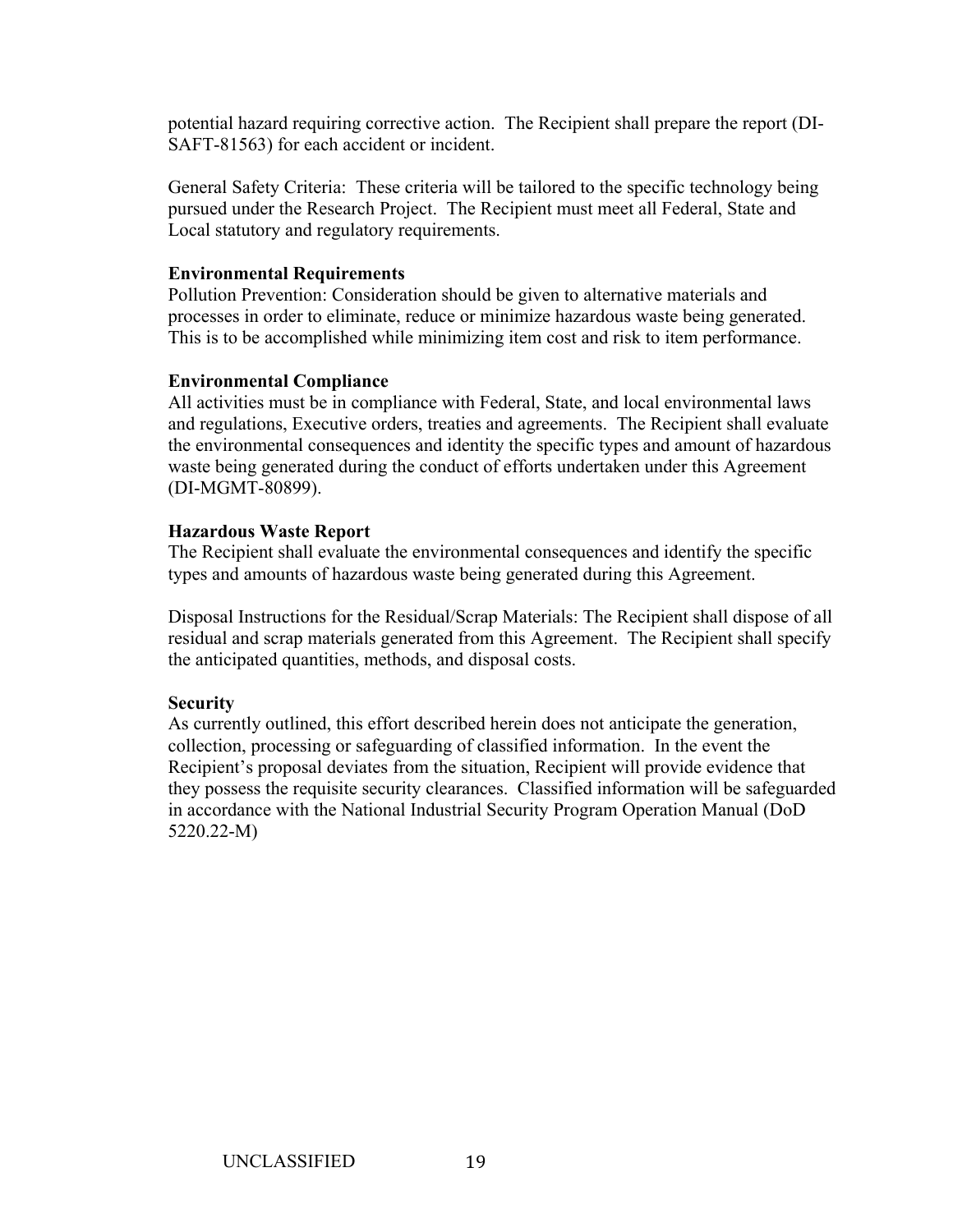# ATTACHMENT III

### **COST SUMMARY TEMPLATE**

TITLE OF PROJECT:

COST VOLUME

COST REIMBURSABLE PROPOSAL

| <b>DIRECT LABOR</b>     |                                |                   |              |             |             |  |  |
|-------------------------|--------------------------------|-------------------|--------------|-------------|-------------|--|--|
|                         | FUNCTION CATEGORY              | $\overline{CODE}$ | <b>HOURS</b> | <b>RATE</b> | COST        |  |  |
|                         |                                |                   |              |             | \$0         |  |  |
|                         |                                |                   | \$0          |             |             |  |  |
|                         |                                | \$0<br>\$0        |              |             |             |  |  |
|                         | <b>TOTAL DIRECT LABOR COST</b> |                   |              |             | \$0         |  |  |
|                         |                                |                   |              |             |             |  |  |
| <b>INDIRECT LABOR</b>   |                                |                   |              |             |             |  |  |
|                         | FUNCTION CATEGORY              | CODE              | HOURS RATE   |             | <b>COST</b> |  |  |
|                         |                                |                   |              |             | \$0         |  |  |
|                         |                                |                   | \$0          |             |             |  |  |
|                         |                                |                   |              |             | \$0<br>\$0  |  |  |
|                         | TOTAL INDIRECT LABOR COST      |                   |              |             | \$0         |  |  |
|                         |                                |                   |              |             |             |  |  |
|                         |                                |                   |              |             |             |  |  |
|                         | NON-LABOR COST - INDIRECT      |                   | COST         |             |             |  |  |
| MATERIAL ADMIN BURDEN @ |                                | \$0               |              |             |             |  |  |
|                         | $F & A$ (a)                    |                   |              | \$0         |             |  |  |

TOTAL COST

\$0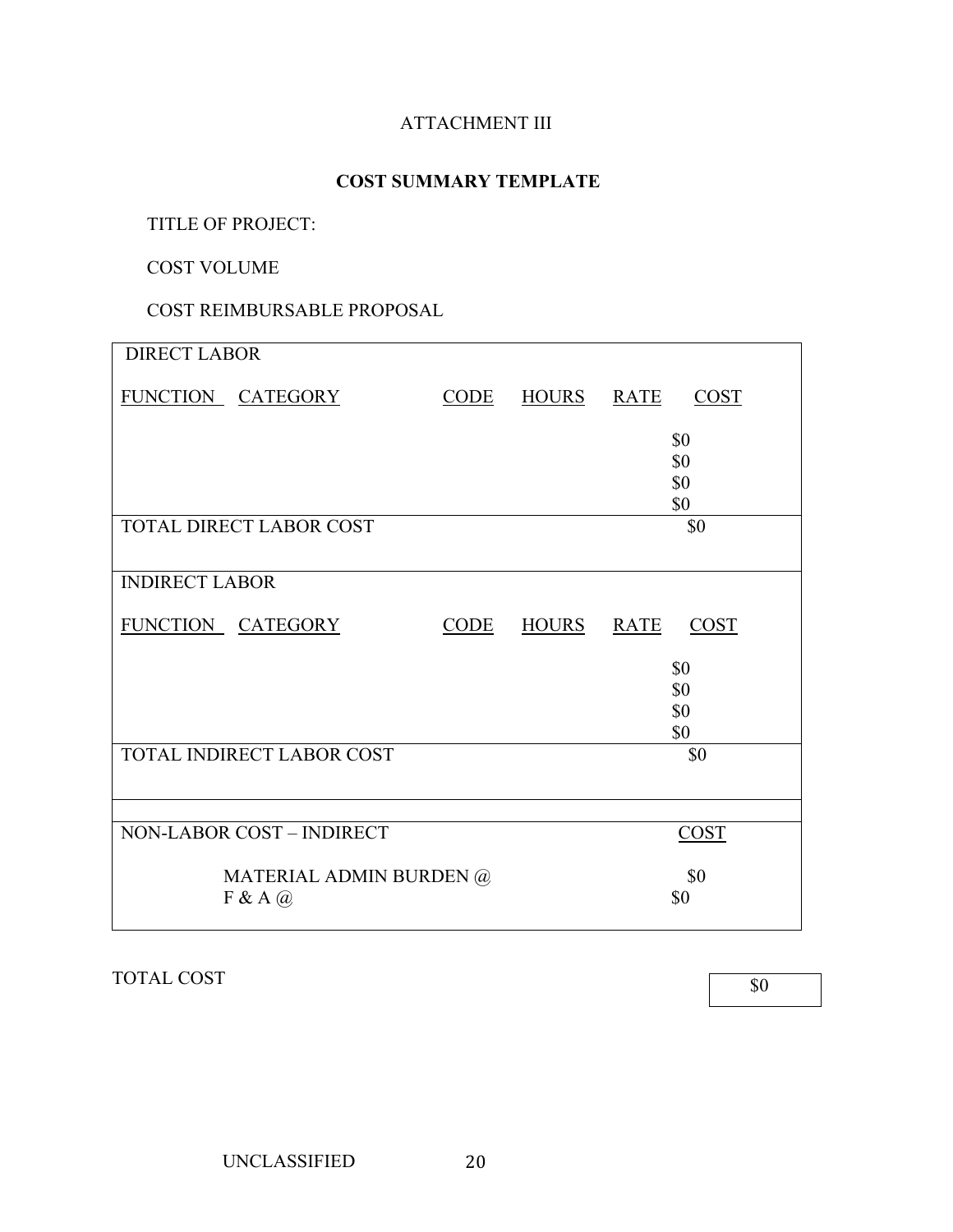### ATTACHMENT IV

#### **FORMAT FOR COST PROPOSALS**

The Recipient shall submit a clear, concise and accurate cost proposal that reflects the Recipient's financial plan for accomplishing the effort contained in the technical proposal. The Recipient shall plan to submit an invoice for fifty-five percent (55%) of the total dollar value received for this action within 30 days after date of award.

As a part of its cost proposal, the Recipient shall submit other than cost or pricing data in the format suggested by FAR 15 403-5(b)(1), or in Recipient format containing the information outlined below, together with supporting breakdowns. All direct costs (labor, material, travel, computer, etc.) as well as labor and overhead rates should be provided by Government Fiscal Year (GFY, i.e., 1 Oct – 30 Sep). Following this narrative is an example of pricing information that may be required. The supporting schedules may include summary level estimating rationale used to generate the proposed costs. Information such as historical cost information, judgment, analogy to other similar efforts, etc. is generally accepted methods of projecting labor expenditures. Purchase order history, catalog costs, vendor quotations, firm negotiated values, engineering estimates, etc. are generally accepted methods of projecting material requirements. The cost element breakdown(s) may include the following.

1. Direct Costs. For direct inputs such as labor hours, material dollars, non-factored travel costs, computer usage, etc. provide supporting documentation by Government fiscal year (1 Oct through 30 Sep) such as:

Labor Hours by Category of Labor (by GFY by year) Labor Overhead Rates by Category (by GFY by year) Overhead/Factor Base Identification Breakout of Travel Computations Kinds, Types and Detailed Pricing of Materials Amount and Kind of Computer Usage and How Costs are derived Direct labor hours, with their applicable rates, must be broken out by Government fiscal year and the bases used clearly identified. For material costs identify what will be purchased and the basis for the estimated cost e.g. vendor quote, engineering estimate, etc.

2. Labor and Overhead Rates. This source of labor and overhead rates and all pricing factors should be identified. For instance, if a Forward Pricing Rate, Agreement (FPRA) is in existence, that should be noted, along with the Administrative Contracting Officer's (ACO's) name and telephone number. If the rates are based on current experience in your organization, provide the history base used and clearly identify all escalation by year, applied to derive the proposed rates. If the computer usage is determined by a rate, identify the basis used and rationale used to derive the rate.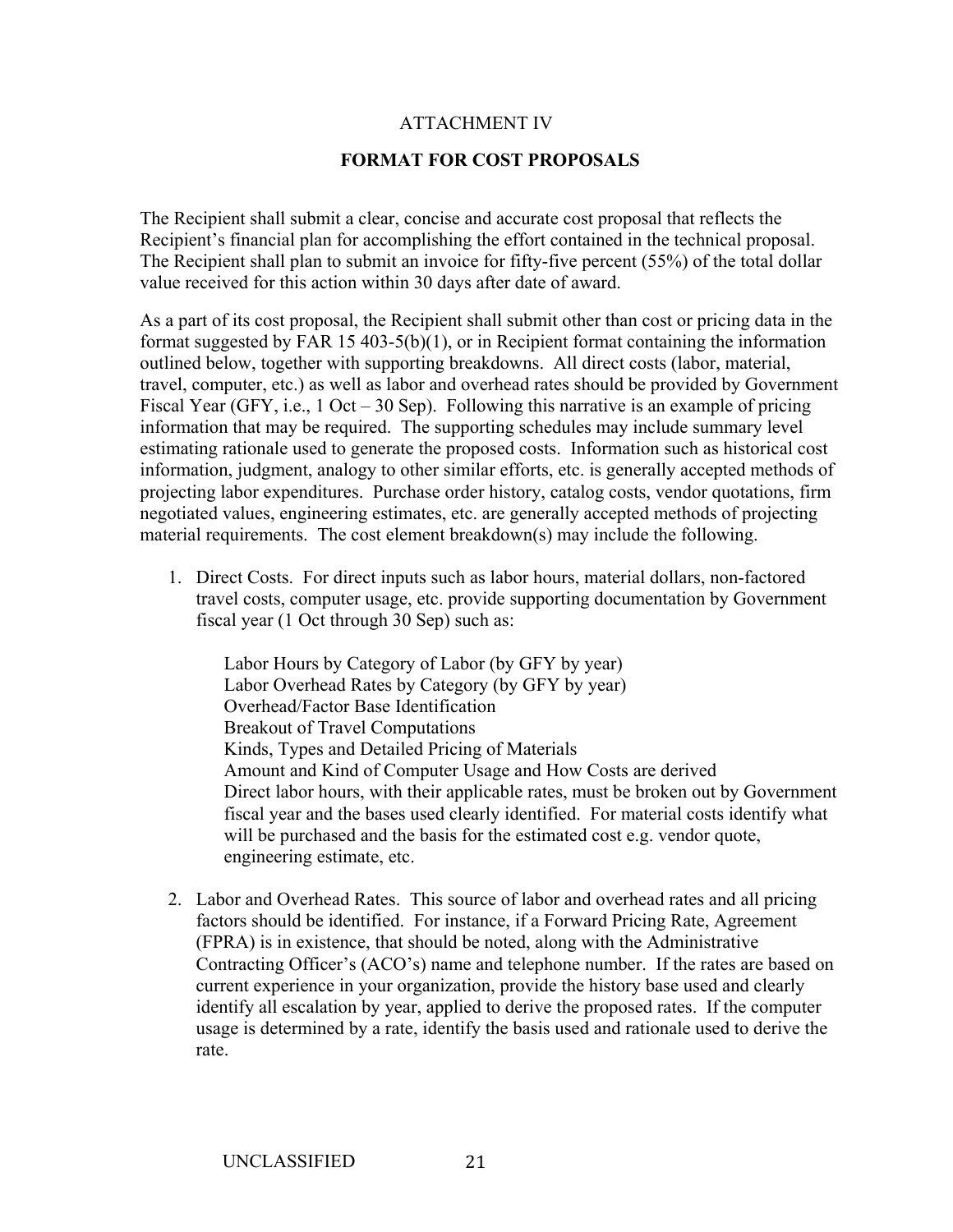- 3. Material/Equipment. List all material/equipment items with associated costs and advise if the costs are based on vendor quotes, data and/or engineering estimates, provide copies of vendor quotes and/or catalog pricing data.
- 4. Subrecipient Costs: Submit all subrecipient (member) proposals and analyses with your cost proposal. If the Subrecipient will not submit cost and pricing information to the Recipient, this information must be submitted directly to the Government for analysis. On all subagreements and interdivisional transfers, provide the method of selection used to determine the prospective subrecipient. An explanation shall be provided if the Recipient proposes a different amount than that quoted by the prospective subrecipient.
- 5. Instrumentation and Test Equipment. When instrumentation and/or test equipment are proposed, attach a brief description of the items and indicate if they are solely for the performance of this particular project award and if they are or are not already available in the Recipient's or subrecipient's existing facilities. Indicate quantities, unit cost, whether items are to be purchased or fabricated, whether items are of a severable nature and the basis of the cost. These items may be included under Direct Material in the summary format.
- 6. Consultants. When consultants are proposed to be used in the performance of the project, indicate the specific area in which such services are to be used. Identify each consultant, number of hours or days to be used and the consultant's rate per hour or day. State the basis of said rate and give your analysis of the acceptability of the consultant's rate.